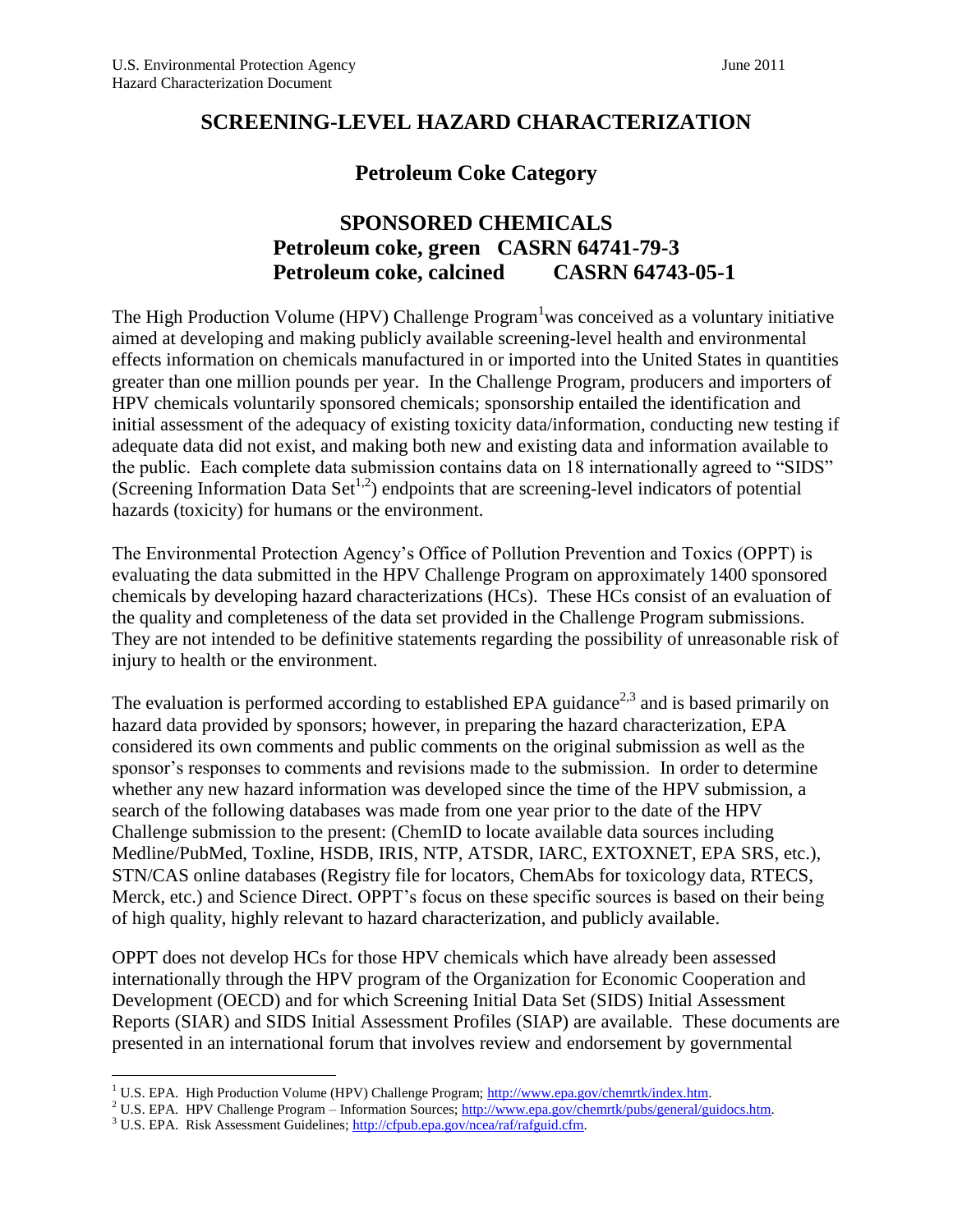authorities around the world. OPPT is an active participant in these meetings and accepts these documents as reliable screening-level hazard assessments.

These hazard characterizations are technical documents intended to inform subsequent decisions and actions by OPPT. Accordingly, the documents are not written with the goal of informing the general public. However, they do provide a vehicle for public access to a concise assessment of the raw technical data on HPV chemicals and provide information previously not readily available to the public.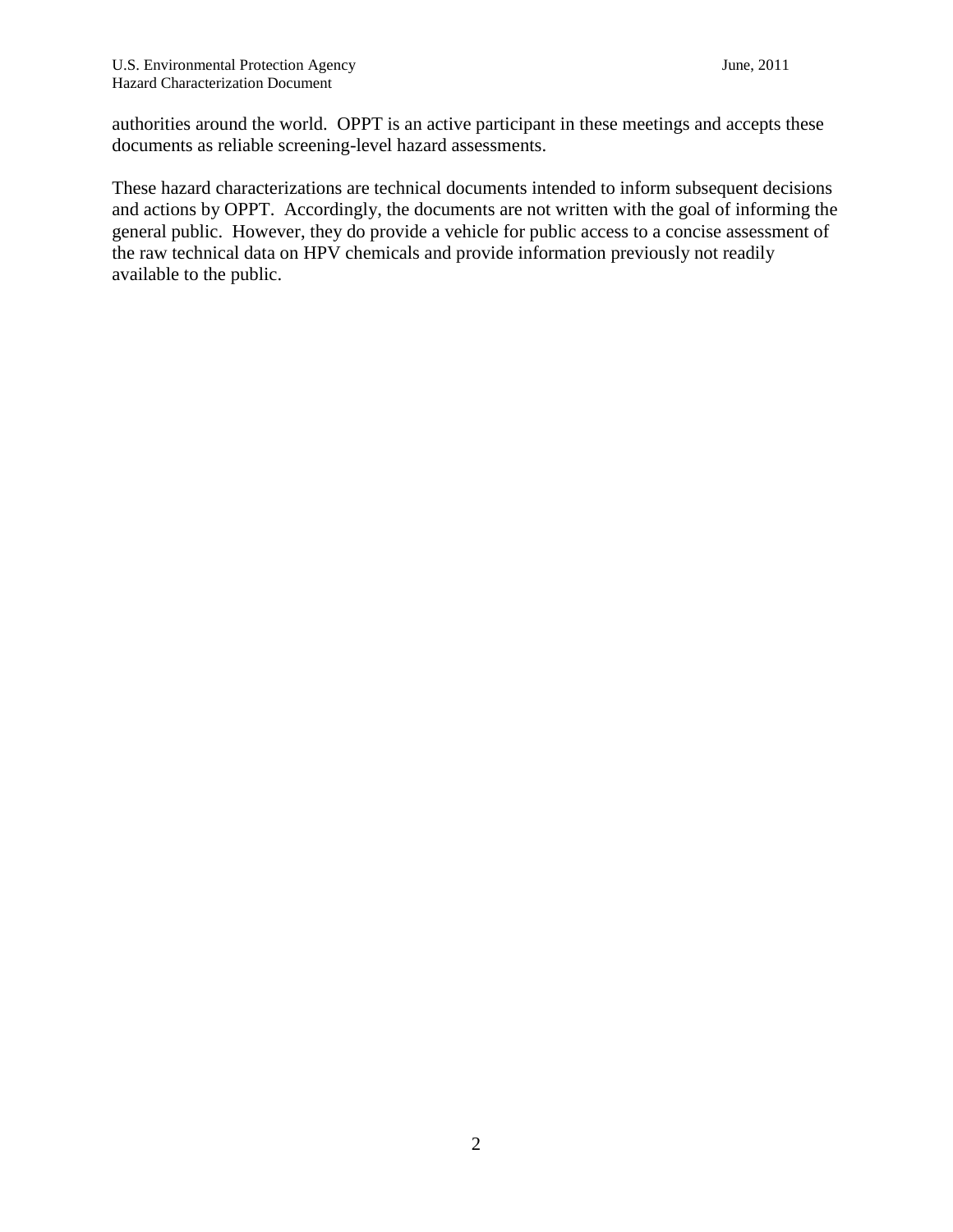| <b>Chemical Abstract Service Registry Number</b><br>(CASRN) | <b>Sponsored Chemicals</b><br>64741-79-3<br>64743-05-1                       |
|-------------------------------------------------------------|------------------------------------------------------------------------------|
| <b>Chemical Abstract Index Name</b>                         | <b>Sponsored Chemicals</b><br>Coke (petroleum)<br>Coke (petroleum), calcined |
| <b>Structural Formula</b>                                   | <b>See Appendix</b>                                                          |

### **Summary**

CASRN 64741-79-3 is a grayish-black, carbonaceous solid that is obtained from the heaviest portions of crude oil. CASRN 64743-05-1 is a product derived from CASRN 64741-79-3 under reducing conditions in kilns or hearths heated to over 1,200°C. These substances possess negligible vapor pressure and negligible water solubility. Volatilization is negligible. The rate of hydrolysis is negligible. The rate of atmospheric photooxidation is negligible. CASRN 64741-79-3 and CASRN 64743-05-1 both possess high persistence (P3) and low bioaccumulation potential (B1).

A guideline study is not available for acute inhalation toxicity; however, no mortality occurred following five days of repeated inhalation exposure to CASRN 64741-79-3 (0.058 mg/L) or CASRN 64743-05-1 (0.045 mg/L) in rats. No other data are available for CASRN 64743-05-1. Repeated exposure to CASRN 64741-79-3 dust during a 2-year inhalation toxicity study produced irreversible respiratory effects (chronic pulmonary inflammation and significantly increased absolute/relative lung weights) in rats and primates (both sexes) at all concentrations tested. Histological examination revealed macrophage accumulation (with test article deposits), focal fibrosis, bronchiolization, sclerosis and squamous alveolar metaplasia in rats at concentrations  $> 0.01$  mg/L; the NOAEC for systemic toxicity is not established. A combined reproductive/developmental toxicity screening test with CASRN 64741-79-3 dust showed no reproductive or developmental effects following inhalation exposure in rats; however, pulmonary inflammation (macrophage accumulation, lymphocyte hyperplasia and squamous metaplasia of respiratory epithelium) was observed in all exposed parental animals. The NOAEC for maternal toxicity is not established. The NOAEC for reproductive/developmental toxicity is 0.30 mg/L (highest concentration tested). CASRN 64741-79-3 was not mutagenic in bacteria or mammalian cells when tested *in vitro* and did not induce chromosomal aberrations in mice following inhalation exposure *in vivo*. Repeated dermal exposure to CASRN 64741-79-3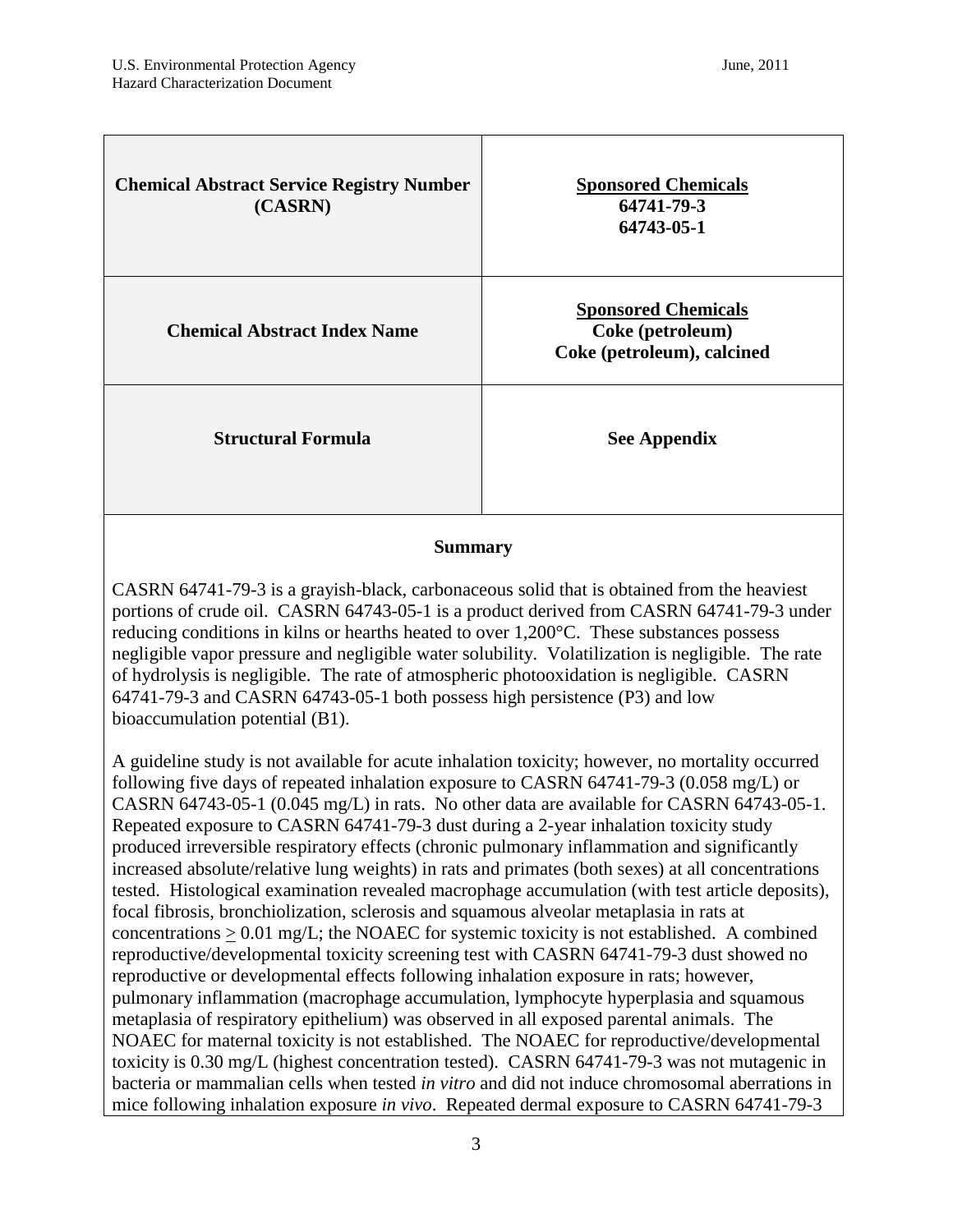(as a 25% suspension in mineral oil) during a 2-year cancer bioassay produced acanthosis and hyperkeratosis in mice; however, no neoplastic changes were observed.

Based on the category member CASRN 64741-79-3, the 96-h LC<sub>50</sub> for fish and the 48-h EC<sub>50</sub> for aquatic invertebrates are no effects at saturation. Based on the category member CASRN 64741-79-3, the 96-h  $EL_{50}$  for aquatic plants is greater than 1000 mg/L (WAF nominal loading rate). Based on the category member CASRN 64741-79-3, the 21-d terrestrial plants (corn, radish and soybean) NOEC and the 14-d earthworms NOEC are no effects at saturation.

No data gaps for were identified under the HPV Challenge Program.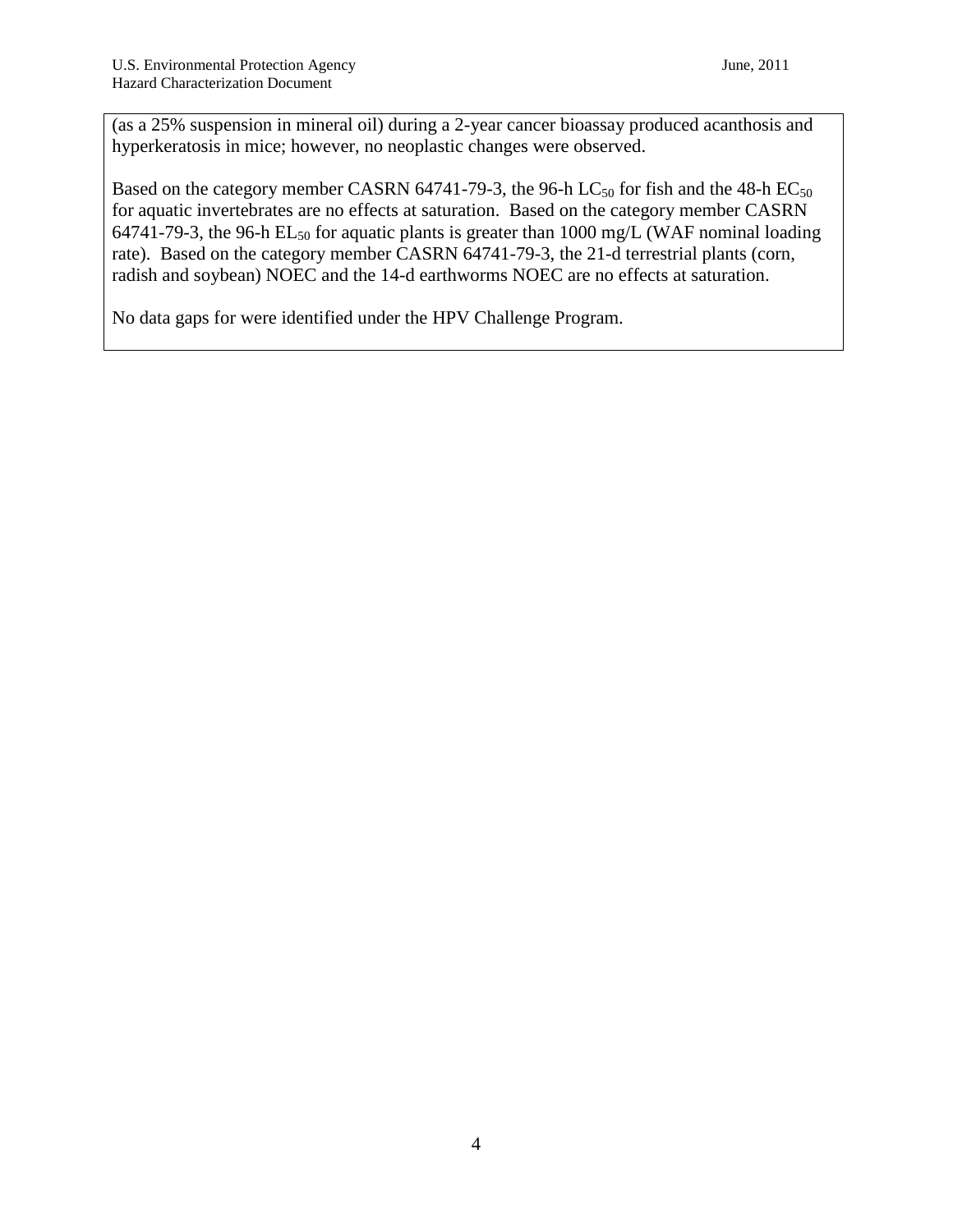The sponsor, the American Petroleum Institute (API) Petroleum HPV Testing Group, submitted a Test Plan and Robust Summaries to EPA for petroleum coke on March 31, 2000. EPA posted the submission on the ChemRTK HPV Challenge website on April 21, 2000 [\(http://www.epa.gov/chemrtk/pubs/summaries/ptrlcoke/c12563tc.htm\)](http://www.epa.gov/chemrtk/pubs/summaries/ptrlcoke/c12563tc.htm). EPA comments on the original submission were posted to the website on August 14, 2000. Public comments were also received and posted to the website. The sponsor submitted updated/revised documents on December 28, 2007, which were posted to the ChemRTK website on June 30, 2008. The petroleum coke category consists of the following substances:

| Coke (petroleum), "green coke" | CASRN 64741-79-3 |
|--------------------------------|------------------|
| Coke (petroleum), calcined     | CASRN 64743-05-1 |

### **Category Justification**

This category contains both green and calcined petroleum coke. The sponsor's rationale for this grouping is based on similarities in manufacture and processing. Their reasoning suggests that as byproducts of oil refining processes (at high temperature and pressure), these substances share similar physical-chemical characteristics that are expected to produce comparable toxicity. The sponsor proposed use of test data for green petroleum coke in a read across approach to estimate potential toxicities that may be associated with exposure to calcined petroleum coke. EPA agrees that it is appropriate for green and calcined petroleum coke to be grouped in one category and accepts the proposed read across approach for this hazard characterization.

## **1. Chemical Identity**

1.1 **Identification and Purity** 

Petroleum coke (both green and calcined) is a black solid produced by the high pressure thermal decomposition of heavy (high boiling) petroleum process streams and residues. The specific chemical composition of any given batch of petroleum coke is determined by the quality of feedstocks used in the coking process. Green coke is the initial product formed during the cracking and carbonization of feedstocks used to produce a substance with a high carbon-tohydrogen ratio. Green coke may undergo additional thermal processing at very high temperatures to produce calcined coke. The additional processing required to form calcined coke removes most of the remaining volatile matter  $( $0.5\%$ ),$  thereby increasing the percentage of elemental carbon and the relative abundance of metals. Compositional information on green coke is shown in Table 6 of the Appendix.

## 1.2 Physical-Chemical Properties

The physical-chemical properties of coke (petroleum) "green coke" and coke (petroleum), calcined are summarized in Table 1, while the environmental fate properties are provided in Table 2. In general, most physical-chemical and environmental fate properties are not applicable for these substances as they cannot be measured or estimated accurately.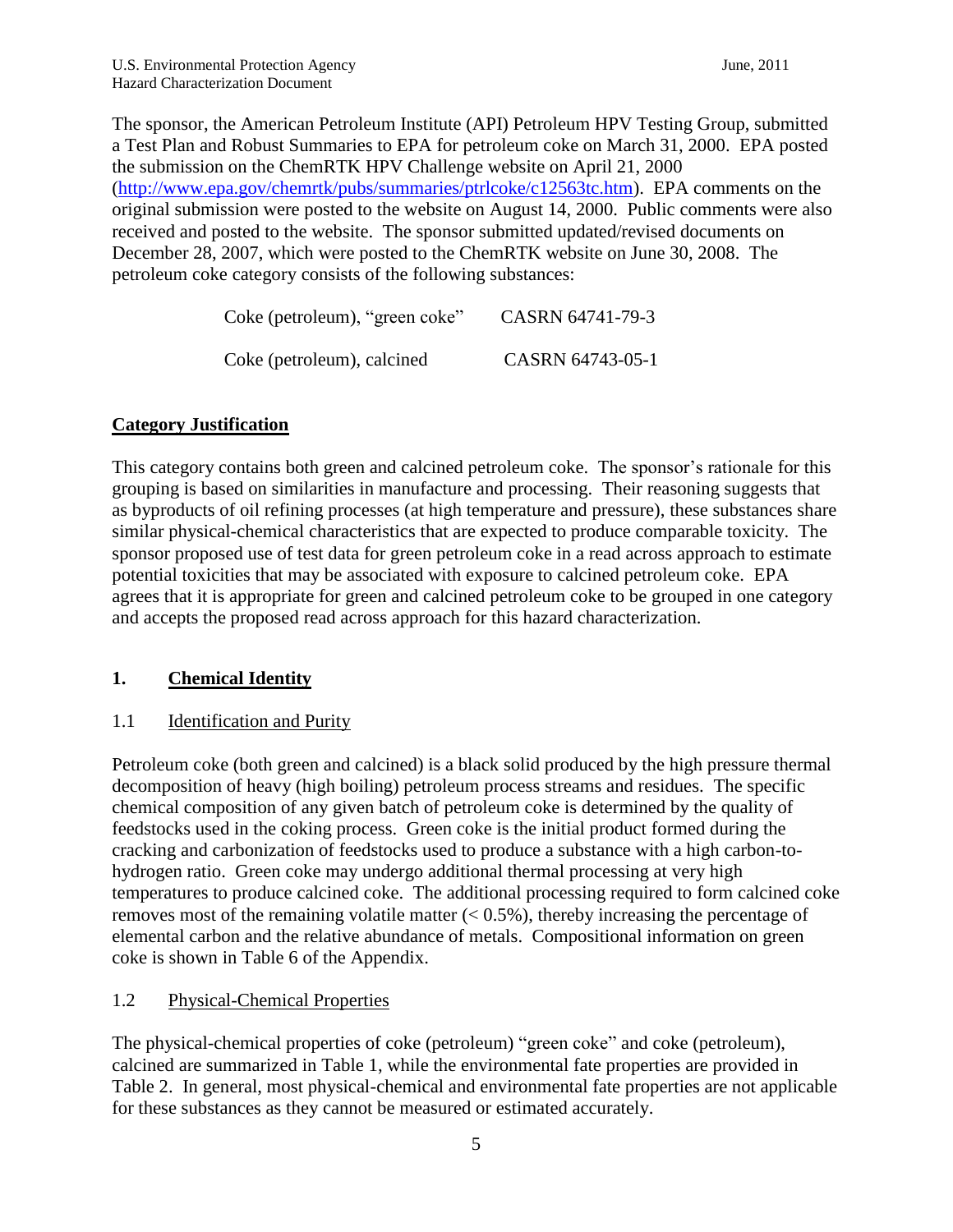Coke (petroleum) "green coke" and coke (petroleum), calcined are both grayish-black, solid (carbonaceous) materials that are produced during the thermal conversion process with crude oil. These substances possess negligible vapor pressure and negligible water solubility.

| Table 1. Physical-Chemical Properties of Petroleum Coke <sup>1,2</sup> |                                              |                            |  |  |  |  |  |  |
|------------------------------------------------------------------------|----------------------------------------------|----------------------------|--|--|--|--|--|--|
| <b>Property</b>                                                        | Coke (petroleum)                             | Coke (petroleum), calcined |  |  |  |  |  |  |
| <b>CASRN</b>                                                           | 64741-79-3                                   | 64743-05-1                 |  |  |  |  |  |  |
| Molecular Weight                                                       | Complex mixture<br>Complex mixture           |                            |  |  |  |  |  |  |
| <b>Physical State</b>                                                  | Black-colored solid<br>Black-colored solid   |                            |  |  |  |  |  |  |
| <b>Melting Point</b>                                                   | Not applicable                               | Not applicable             |  |  |  |  |  |  |
| <b>Boiling Point</b>                                                   | Not applicable                               | Not applicable             |  |  |  |  |  |  |
| <b>Vapor Pressure</b>                                                  | $\leq 000001$ mm Hg (Negligible)             | Negligible                 |  |  |  |  |  |  |
| Dissociation Constant $(pK_a)$                                         | Not applicable                               | Not applicable             |  |  |  |  |  |  |
| Henry's Law Constant                                                   | Negligible                                   | Negligible                 |  |  |  |  |  |  |
| <b>Water Solubility</b>                                                | $< 0.0000001$ g/L (Negligible)<br>Negligible |                            |  |  |  |  |  |  |
| $Log K_{ow}$                                                           | Not applicable                               | Not applicable             |  |  |  |  |  |  |

**<sup>1</sup>**American Petroleum Institute Petroleum HPV Testing Group. 2007. Revised Robust Summary and Test Plan for Petroleum Coke. Available online at<http://www.epa.gov/chemrtk/pubs/summaries/ptrlcoke/c12563tc.htm>as of

January 21, 2011. 2 Predel, H. 2005. Petroleum Coke. Ullmann's Encyclopedia of Chemical Technology. Wiley Online Library.

### **2. General Information on Exposure**

### 2.1 Production Volume and Use Pattern

The Petroleum Coke category chemicals had an aggregated production and/or import volume in the United States greater than two billion pounds in calendar year 2005.

| • CASRN 64741-79-3:    | 1 billion pounds and greater; |
|------------------------|-------------------------------|
| • CASRN $64743-05-1$ : | 1 billion pounds and greater; |

### CASRN 64743-05-1:

No industrial processing and uses or commercial and consumer uses were reported for this chemical.

### CASRN 64741-79-3:

Non-confidential information in the IUR indicated that the industrial processing and uses for this chemical include petroleum refineries as fuels. Non-confidential commercial and consumer uses of this chemical include "other."

### 2.2 Environmental Exposure and Fate

If released to soils, coke (petroleum) and coke (petroleum), calcined will become incorporated into the soil, as they have no mobility. They are essentially inert; therefore, biodegradation,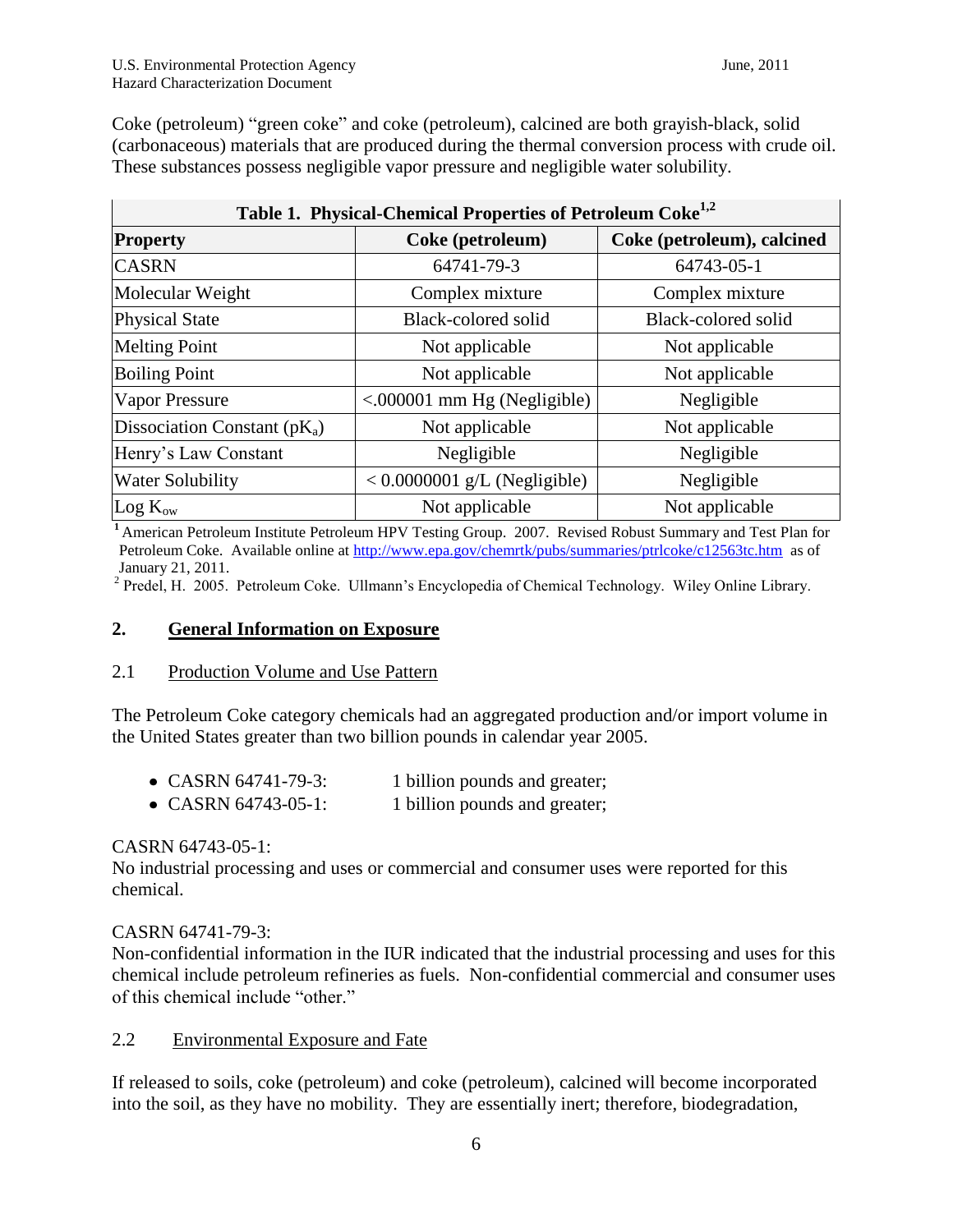| Table 2. Environmental Fate Properties of Petroleum Coke <sup>1,2</sup>                    |                  |                            |  |  |  |  |  |  |
|--------------------------------------------------------------------------------------------|------------------|----------------------------|--|--|--|--|--|--|
| <b>Property</b>                                                                            | Coke (petroleum) | Coke (petroleum), calcined |  |  |  |  |  |  |
| <b>CASRN</b>                                                                               | 64741-79-3       | 64743-05-1                 |  |  |  |  |  |  |
| Photodegradation Half-life                                                                 | Stable           | Stable                     |  |  |  |  |  |  |
| Hydrolysis Half-life                                                                       | <b>Stable</b>    | Stable                     |  |  |  |  |  |  |
| Biodegradation                                                                             | <b>Stable</b>    | <b>Stable</b>              |  |  |  |  |  |  |
| <b>Bioaccumulation Factor</b>                                                              | Not applicable   | Not applicable             |  |  |  |  |  |  |
| $Log K_{oc}$                                                                               | Not applicable   | Not applicable             |  |  |  |  |  |  |
| Fugacity<br>(Level III Model)<br>Air $(\%)$<br>Water $(\%)$<br>Soil $(\%)$<br>Sediment (%) | Not applicable   | Not applicable             |  |  |  |  |  |  |
| Persistence                                                                                | P3 (High)        | P3 (High)                  |  |  |  |  |  |  |
| <b>Bioaccumulation</b>                                                                     | $B1$ (Low)       | $B1$ (Low)                 |  |  |  |  |  |  |

atmospheric photooxidation, and hydrolysis will be negligible. Volatilization is negligible. These substances are not bioaccumulative. Coke (petroleum) and coke (petroleum), calcined both possess high persistence (P3) and low bioaccumulation potential (B1).

<sup>1</sup> American Petroleum Institute Petroleum HPV Testing Group. 2007. Revised Robust Summary and Test Plan for Petroleum Coke. Available online at<http://www.epa.gov/chemrtk/pubs/summaries/ptrlcoke/c12563tc.htm>as of January 21, 2011.

 $2$  Traditional environmental fate properties cannot be measured or accurately estimated for these substances; however, it is assumed that these substances will be stable in the environment and non-bioaccumulative due to their high molecular weight.

**Conclusion:** Coke (petroleum) "green coke" is a grayish-black carbonaceous solid that is obtained from the heaviest portions of crude oil. Petroleum (coke), calcined is a product derived from coke (petroleum) under reducing conditions in kilns or hearths heated to over 1,200°C. These substances possess negligible vapor pressure and negligible water solubility. Volatilization is negligible. The rate of hydrolysis is negligible. The rate of atmospheric photooxidation is negligible. Coke (petroleum) and coke (petroleum), calcined possess high persistence (P3) and low bioaccumulation potential (B1).

## **3. Human Health Hazard**

A summary of health effects data submitted for SIDS endpoints is provided in Table 3. The table also indicates where data for the supporting chemical are read-across (RA) to the sponsored chemical.

## *Acute Inhalation Toxicity*

A guideline acute inhalation toxicity study (OECD 403) is not available for green petroleum coke; however, no mortalities occurred in the 5-day or 2-year repeated-dose inhalation studies described below.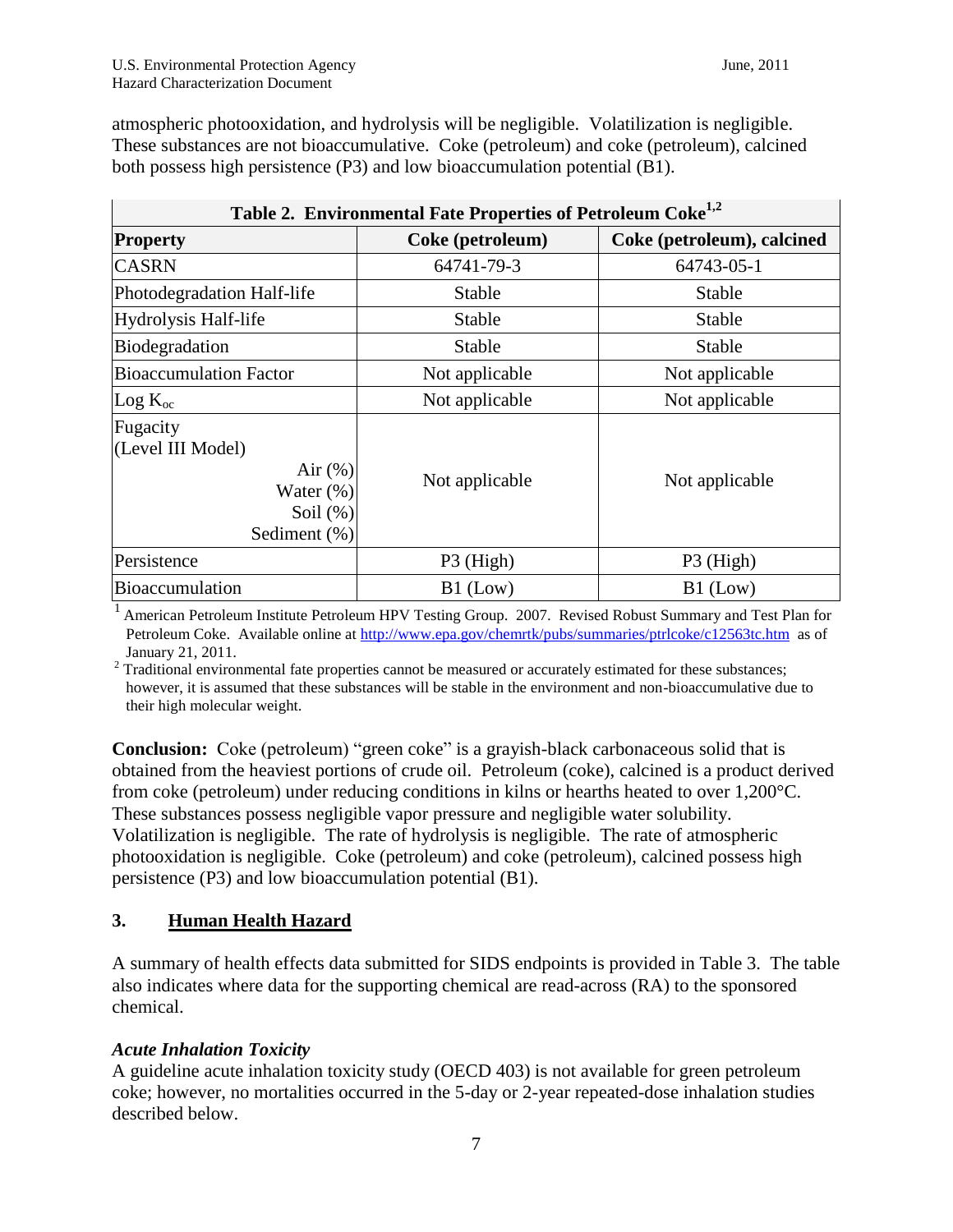## *Green petroleum coke (CASRN 64741-79-3) Calcined petroleum coke (CASRN 64743-05-1)*

(1) Male Fischer 344 rats (40/group) were administered green petroleum coke dust (100% purity) at 58.2 mg/m<sup>3</sup> or calcined petroleum coke dust (99.5% purity) at 45.0 mg/m<sup>3</sup> ( $\sim 0.058$  or 0.045 mg/L, respectively) via (nose-only) inhalation 6 hours/day for 5 consecutive days. Positive and negative controls received silicon dioxide and titanium dioxide, respectively. The mass median aerodynamic diameters for green and calcined petroleum coke particles were 2.71 and 2.69 μm, respectively. Ten animals from each group were sacrificed at 7, 28 and 63 days post-exposure. No mortalities occurred. An increased incidence of chromodacryorrhea (red tears) was apparent in all treatment groups except titanium dioxide. At terminal sacrifice, biochemical and cytological examinations were made of bronchoalveolar lavage fluid. Histological examination of lung tissue was confined to animals sacrificed at 63 days postexposure. Examination of bronchoalveolar lavage fluid obtained at 7 and 28 days post-exposure revealed no indication of pulmonary toxicity in exposed or control rats; however, evidence of pulmonary inflammation (increased n-acetylglucosamidase, neutrophils, lymphocytes, total protein and total cell count) was evident in both silicon dioxide and petroleum coke exposed rats at 63 days post-exposure. Macroscopic examination showed red discoloration of the lungs and parabronchial lymph nodes in petroleum coke-exposed animals. The rank order of increasing severity was: titanium dioxide < calcined petroleum coke < green petroleum coke < silicon dioxide. No signs of pulmonary fibrosis were observed in this study.

 $LC_{50}$  (Green petroleum coke)  $>$   $\sim$  0.058 mg/L

 $LC_{50}$  (Calcined petroleum coke)  $>$   $\sim$  0.045 mg/L

## *Repeated-Dose Toxicity*

### *Green petroleum coke (CASRN 64741-79-3)*

(1) Sprague-Dawley rats (150/sex/group) were administered (Delayed process) green petroleum coke dust (average mass median aerodynamic diameter =  $3.1 \pm 1.9$  µm) via whole-body inhalation of the aerosol at 0, 10.2 or 30.7 mg/m<sup>3</sup> ( $\sim$  0.010 or 0.031 mg/L, respectively) for 6 hours/day, 5 days/week for 2 years (Klonne et al., 1987). Clinical chemistry (alanine aminotransferase, alkaline phosphatase, aspartate aminotransferase, blood urea nitrogen, calcium, phosphorus, total bilirubin, total protein, and glucose) and hematologic evaluations (mean corpuscular volume, hematocrit, hemoglobin, erythrocyte, reticulocyte, leukocyte and platelet counts) were conducted after 3, 6, 12, 18 and 24 months of exposure using ten randomly selected rats per group. Interim sacrifices were made at 5 and 30 days (10/sex/group), at 3, 6 and 12 months (20/sex/group) and at 18 months (10/sex/group) post-exposure. All surviving animals were sacrificed at 24 months. All animals sacrificed in extremis or found dead were also evaluated. Fasting body and organ weights (heart, lung plus trachea, liver, gonads, adrenals, thyroid/parathyroids, kidneys, spleen and brain) were recorded at each scheduled necropsy. Thirty-one designated tissues (not specified) from control and high exposure groups (10 rats/sex) were examined microscopically after 3,6,12 and 18 months; all remaining animals from control and high exposure groups were similarly evaluated after 24 months of exposure. Only the lung plus trachea (at 12, 18 and 24 months) and nasal turbinates (at 24 months) were examined microscopically in the lowest exposure group.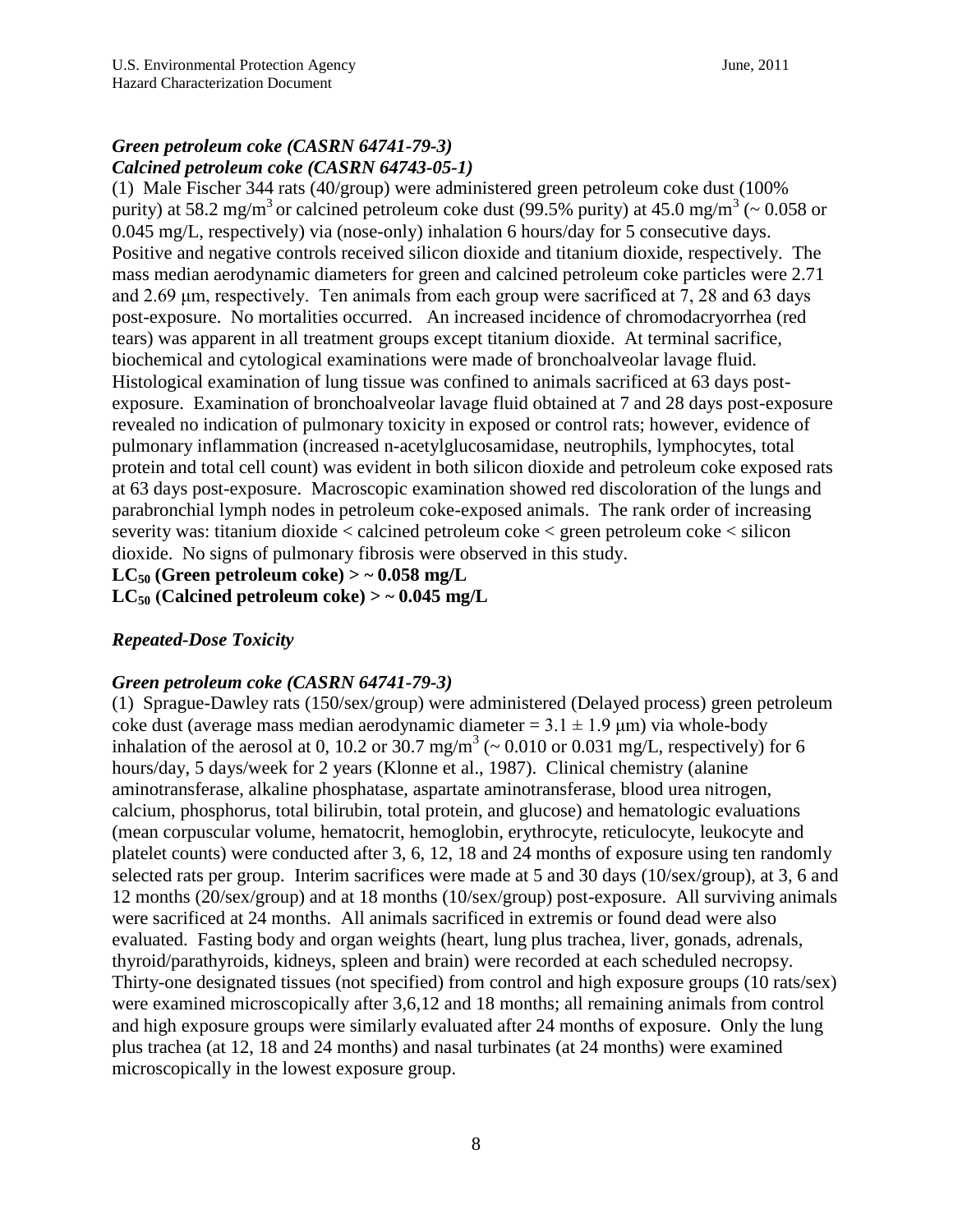There were no treatment-related effects on body/organ weights, serum biochemistry, cytogenetic evaluations, ophthalmologic examinations or mortality; however, macroscopic examination revealed pigment accumulation (presumably test material) and gray/black discoloration of the lungs and thoracic lymph nodes in exposed animals. Significant, dose-related increases in absolute and relative lung (plus trachea) weights and chronic pulmonary inflammation (significant elevations in the number of segmented neutrophils and leukocytes and a decreased number of lymphocytes) was also observed following exposure at 0.010 and 0.03 mg/L. Histological changes observed in treated rats include macrophage accumulation, bronchiolization (adenomatous hyperplasia), focal fibrosis, sclerosis and squamous alveolar metaplasia (keratin cysts). Observed lung effects were non-reversible and increased in severity with increasing concentration and duration of exposure.

**LOAEC** ~ 0.010 mg/L (based on pulmonary inflammation and histopathology) **NOAEC = Not established** 

### **Green petroleum coke (CASRN 64741-79-3)**

(2) Mature Cynomolgus (Macaca fascicularis) monkeys (4/sex/group) were administered (Delayed process) green petroleum coke dust (average mass median aerodynamic diameter = 3.1  $\pm$  1.9 µm) via whole body inhalation of the aerosol at 0, 10.2 or 30.7 mg/m<sup>3</sup> (~ 0.010 or 0.031) mg/L, respectively) 6 hours/day, 5 days/week for 2 years (Klonne et al., 1987). No mortalities occurred. Ophthalmologic, clinical chemistry (alanine aminotransferase, alkaline phosphatase, aspartate aminotransferase, blood urea nitrogen, calcium, phosphorus, total bilirubin, total protein, and glucose) and hematologic evaluations (mean corpuscular volume, hematocrit, hemoglobin, erythrocyte, reticulocyte, leukocyte and platelet counts) were conducted at 1, 3, 6, 12, 18 and 24 months. At scheduled sacrifice (24 months), fasting body and organ weights (heart, lung plus trachea, liver, gonads, adrenals, thyroid/parathyroids, kidneys, spleen and brain) were recorded and thirty-one tissues (unspecified) from control and high exposure groups were examined microscopically. Only the lung (plus trachea) and nasal turbinates were examined in the lowest exposure group. There were no treatment-related effects on body/organ weights, serum chemistry, hematology, cytogenetic evaluations, ophthalmologic examinations or mortality; however, significant, dose-related increases in absolute and relative lung (plus trachea) weights were observed in both sexes at 0.010 and 0.03 mg/L. Histological examination showed macrophage accumulation (with test material deposits) and discoloration within the alveoli, thoracic lymph nodes and in paratracheal lymphoid tissue of all exposed animals. Observed lung effects were non-reversible and increased in severity with increasing concentration and duration of exposure. These findings are consistent with the development of pulmonary inflammation; however, no other evidence of inflammatory or metaplastic changes was reported. **LOAEC ~ 0.010 mg/L** (based on pulmonary effects)

**NOAEC = Not established**

### *Reproductive/Developmental Toxicity*

### *Green petroleum coke (CASRN 64741-79-3)*

In a combined reproductive/developmental toxicity screening test, Sprague-Dawley rats (12/sex/group) were exposed via nose-only inhalation to micronized green petroleum coke (average mass median aerodynamic diameter = 2.29  $\mu$ m) at 0, 30, 100 or 300 mg/m<sup>3</sup> (~ 0.030, 0.10 or 0.30 mg/L, respectively) for up to 52 days (Klonne et al., 1987). A two week range finding study was conducted initially to select exposure levels for the definitive study. In the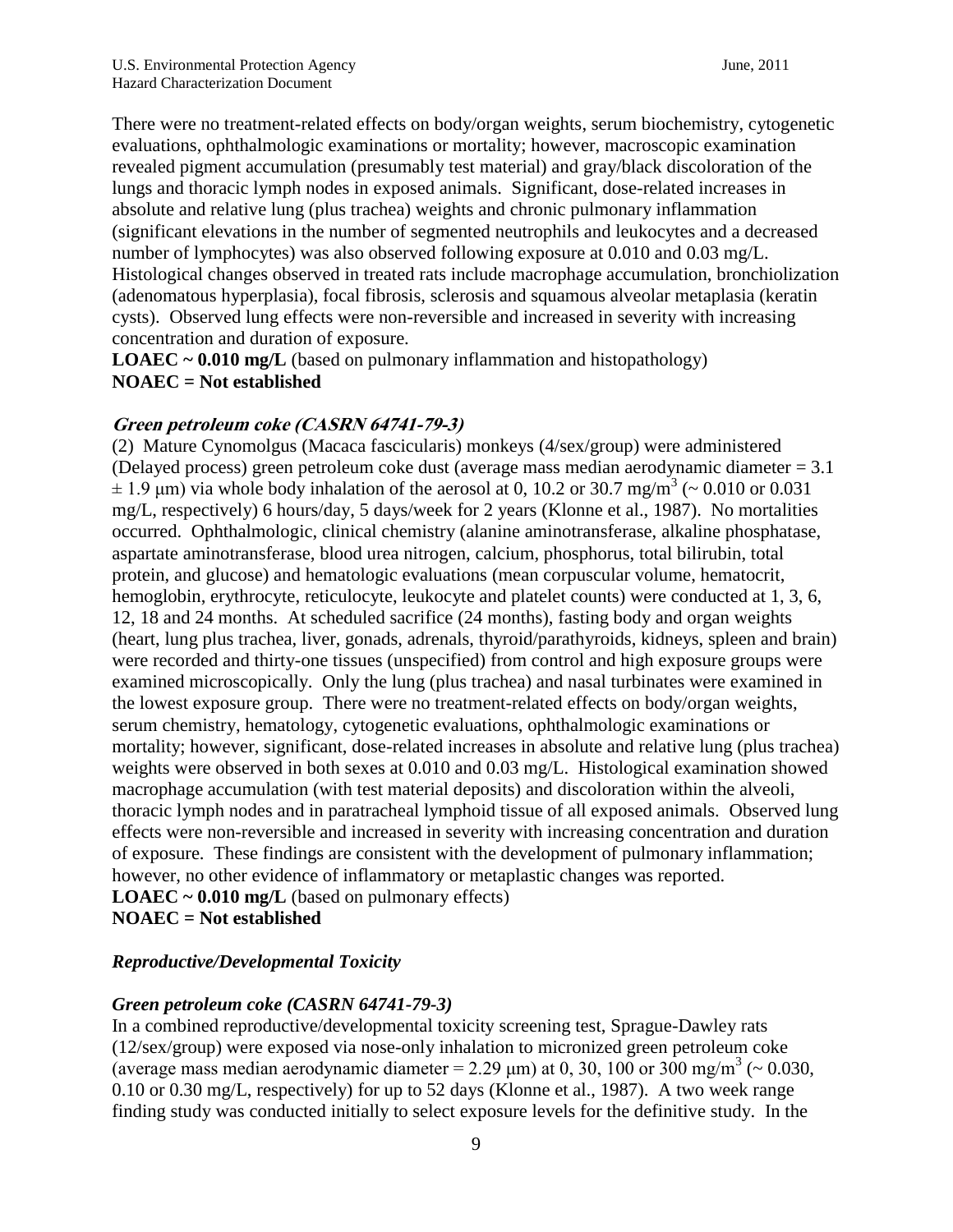main study, rats were exposed for 6 hours/day for two weeks prior to mating. Males were then exposed for 28 days during the mating and post-mating period. Females continued to be exposed until evidence of mating, or for 14 consecutive days. Pregnant females were treated throughout gestation until scheduled sacrifice on postnatal day 4. Viability, clinical observations, body weights, feed consumption, survival, organ weights and macroscopic and microscopic findings were evaluated in parental rats. Standard reproductive (mating indices, pregnancy rates, male fertility indices, gestation length, number of implantation sites and corpora lutea, pre- and postimplantation loss, pups per litter, live born and stillborn pups and incidence of dams with no viable pups) and developmental indices (pup viability, weight, sex ratio and survival) were evaluated. Exposure-related parental effects included pigment deposition and associated discoloration of the lungs, mediastinal lymph nodes and nasal olfactory epithelium of male and female rats. Pigment deposits were also observed in the nasal turbinates and pharynx of male rats. Hyperplasia of paracortical T lymphocytes (in the mediastinal lymph nodes) and squamous metaplasia of respiratory epithelium (in the larynx) were also observed. All exposed animals showed evidence of pulmonary inflammation and discoloration. Significant dose-related increases in lung weights were observed in males (37%) and females (58%). No effects on reproductive or developmental parameters were reported in this study.

**NOAEC** (reproductive toxicity)  $>$   $\sim$  0.30 mg/L (highest concentration tested) **LOAEC** (maternal toxicity) ~ 0.030 mg/L (based on pulmonary effects and histopathology) **NOAEC** (developmental toxicity)  $>$   $\sim$  0.30 mg/L (highest concentration tested) *Genetic Toxicity – Gene Mutation*

### *In vitro*

### *Green petroleum coke (CASRN 64741-79-3)*

(1) *Salmonella typhimurium* strains TA98, TA100, TA1535, TA1537 and TA1538 were exposed to micronized green petroleum coke (Delayed process) dissolved in dimethylsulfoxide (DMSO) at 123.5, 370.4, 111.1, 333.3 and 10,000  $\mu$ g/plate in the presence and absence of metabolic activation. No evidence of cytotoxicity was observed; however, precipitation occurred at the highest concentration tested (10,000  $\mu$ g/plate). Results for positive and negative (solvent) controls were not reported in the robust summary.

### **Green petroleum coke was not mutagenic in this assay.**

(2) *S. typhimurium* strains TA98, TA100, TA1535, TA1537 and TA1538 were exposed to micronized green petroleum coke (Fluid process) dissolved in dimethylsulfoxide (DMSO) at 123.5, 370.4, 111.1, 333.3 and 10,000 µg/plate in the presence and absence of metabolic activation. No evidence of cytotoxicity was observed; however, precipitation occurred at the three highest concentrations tested. Heavy bacterial contamination also occurred at the highest concentration (~10,000 µg/plate). Results for positive and negative (solvent) controls were not reported in the robust summary.

### **Green petroleum coke was not mutagenic in this assay.**

(3) L5417Y mouse lymphoma cells were exposed to (Delayed process) green petroleum coke dissolved in DMSO at concentrations up to 2000 µg/plate in the presence and absence of metabolic activation. Positive and negative controls were tested concurrently and responded appropriately. No precipitation or cytotoxicity was observed. Green petroleum coke did not induce forward mutations at the thymidine kinase locus in L5417Y mouse lymphoma cells. **Green petroleum coke was not mutagenic in this assay.**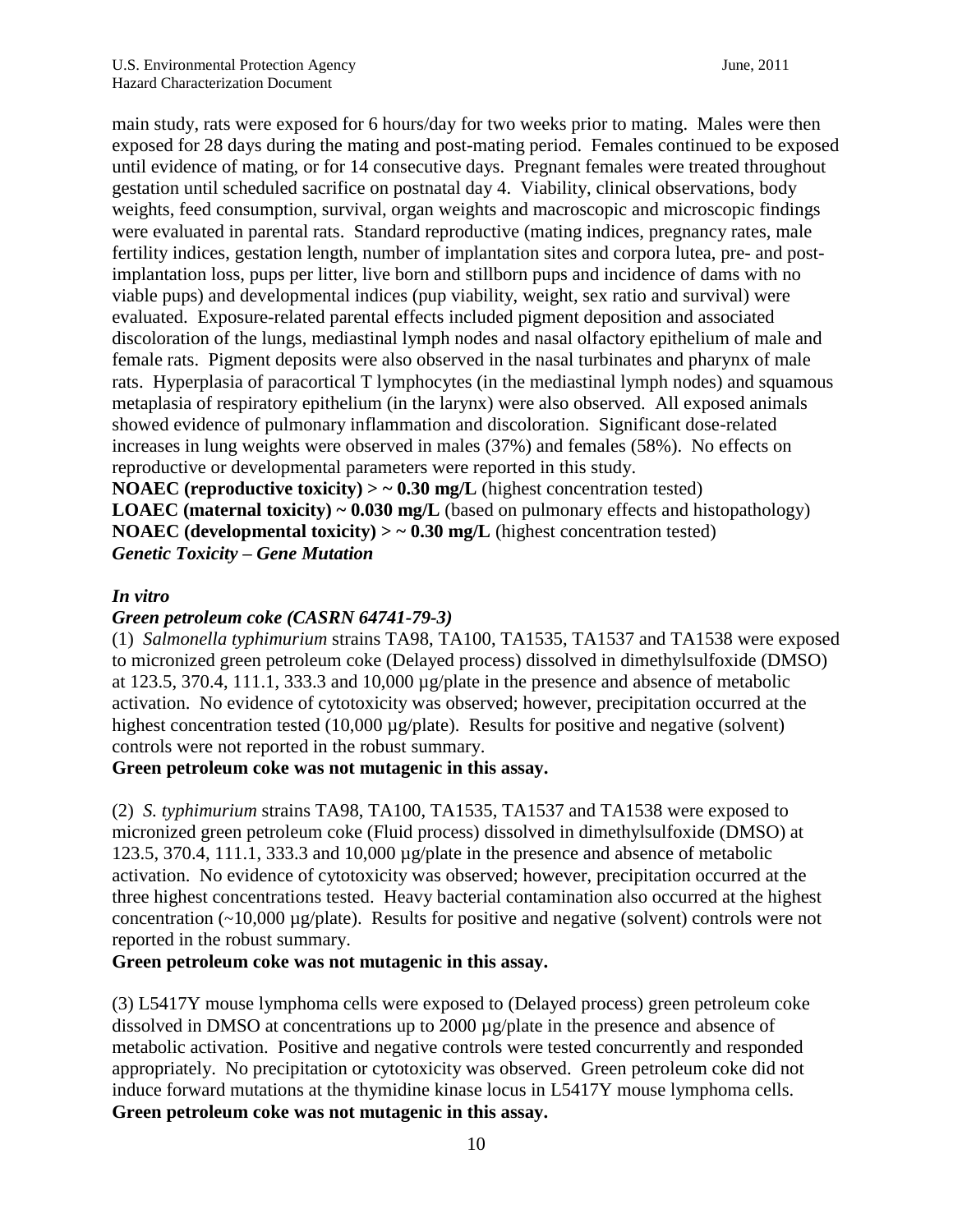### *Genetic Toxicity – Chromosomal Aberrations*

#### *In vivo*

### *Green petroleum coke (CASRN 64741-79-3)*

(1) In the chronic inhalation study described above, cytogenetic evaluations were performed on bone marrow from Sprague-Dawley rats (10/sex/group) after five days, 1, 3 and 6 months, 1 year and 22 months of inhalation exposure to (Delayed process) green petroleum coke dust at 0, 10.2 or 30.7 mg/m<sup>3</sup>. Due to high mortality in control and treated groups, only five to eight rats per group were evaluated after 22 months on test. No significant differences in chromosome aberrations were observed in treated rats when compared to controls.

**Green petroleum coke did not induce chromosomal aberrations in this assay.**

(2) In a 28-day inhalation repeated-dose toxicity study, cytogenetic evaluations were performed on bone marrow from Sprague-Dawley rats (8 males/group) that were exposed to (Delayed process) green petroleum coke (powder) at 0, 10 or 40 µg/L (nominal concentrations) 6 hours/day for 5 (high-dose group) or 20 consecutive days (low-dose group). A mitosis inhibitor (colchicine) was administered 24 hours post-exposure and bone marrow smears were made from the femur. No significant differences in chromosome aberrations were observed in treated versus control animals [TSCATS (OTS00001654)].

**Green petroleum coke did not induce chromosomal aberrations in this assay.** 

### *Additional Information*

## *Carcinogenicity*

### *Green petroleum coke (CASRN 64741-79-3)*

C3H mice (25/sex/group) were exposed to 100 μL green petroleum coke (as a 25% suspension in mineral oil) via topical application to shaved dorsal skin 3 times per week throughout their lifespan (two years). The positive control group was similarly exposed to benzo-a-pyrene via topical application twice per week. The negative control group was shaved, but remained untreated. Histological assessments were conducted on all mice. A wide range of tissues and organs (not specified) were examined. The incidence of acanthosis and hyperkeratosis increased with dermal exposure to green petroleum coke; however, no neoplastic changes were observed at the application site in petroleum coke-exposed animals. Positive controls developed squamous epithelial cell neoplasms at treated sites.

### **Green petroleum coke was not carcinogenic to mice in this study.**

**Conclusion:** A guideline study is not available for acute inhalation toxicity; however, no mortality occurred following five days of repeated inhalation exposure to CASRN 64741-79-3 (0.058 mg/L) or CASRN 64743-05-1 (0.045 mg/L) in rats. No other data are available for CASRN 64743-05-1. Repeated exposure to CASRN 64741-79-3 dust during a 2-year inhalation toxicity study produced irreversible respiratory effects (chronic pulmonary inflammation and significantly increased absolute/relative lung weights) in rats and primates (both sexes) at all concentrations tested. Histological examination revealed macrophage accumulation (with test article deposits), focal fibrosis, bronchiolization, sclerosis and squamous alveolar metaplasia in rats at concentrations  $\geq 0.01$  mg/L; the NOAEC for systemic toxicity is not established. A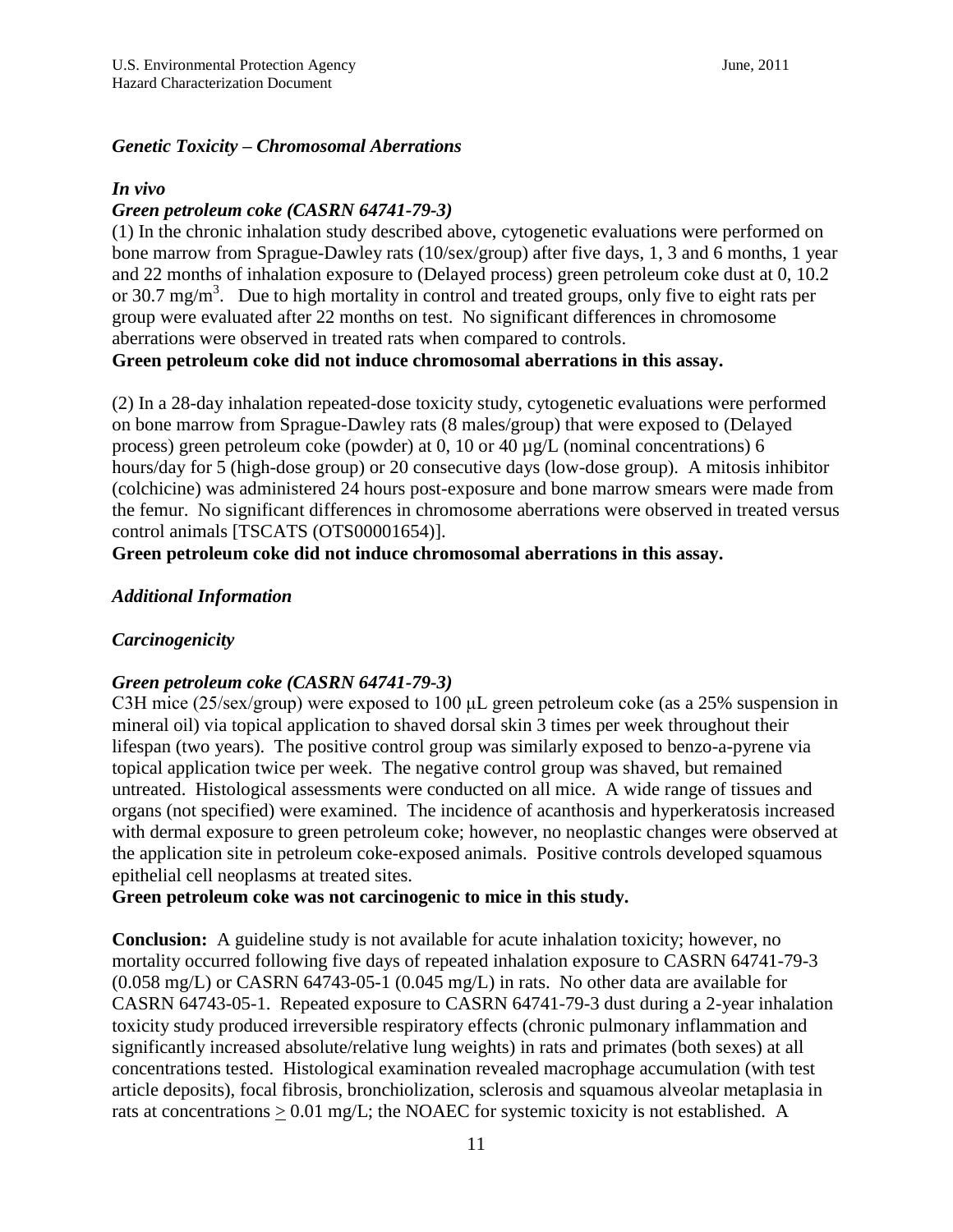combined reproductive/developmental toxicity screening test with CASRN 64741-79-3 dust showed no reproductive or developmental effects following inhalation exposure in rats; however, pulmonary inflammation (macrophage accumulation, lymphocyte hyperplasia and squamous metaplasia of respiratory epithelium) was observed in all exposed parental animals. The NOAEC for maternal toxicity is not established. The NOAEC for reproductive/developmental toxicity is 0.30 mg/L (highest concentration tested). CASRN 64741-79-3 was not mutagenic in bacteria or mammalian cells when tested *in vitro* and did not induce chromosomal aberrations in mice following inhalation exposure *in vivo*. Repeated dermal exposure to CASRN 64741-79-3 (as a 25% suspension in mineral oil) during a 2-year cancer bioassay produced acanthosis and hyperkeratosis in mice; however, no neoplastic changes were observed.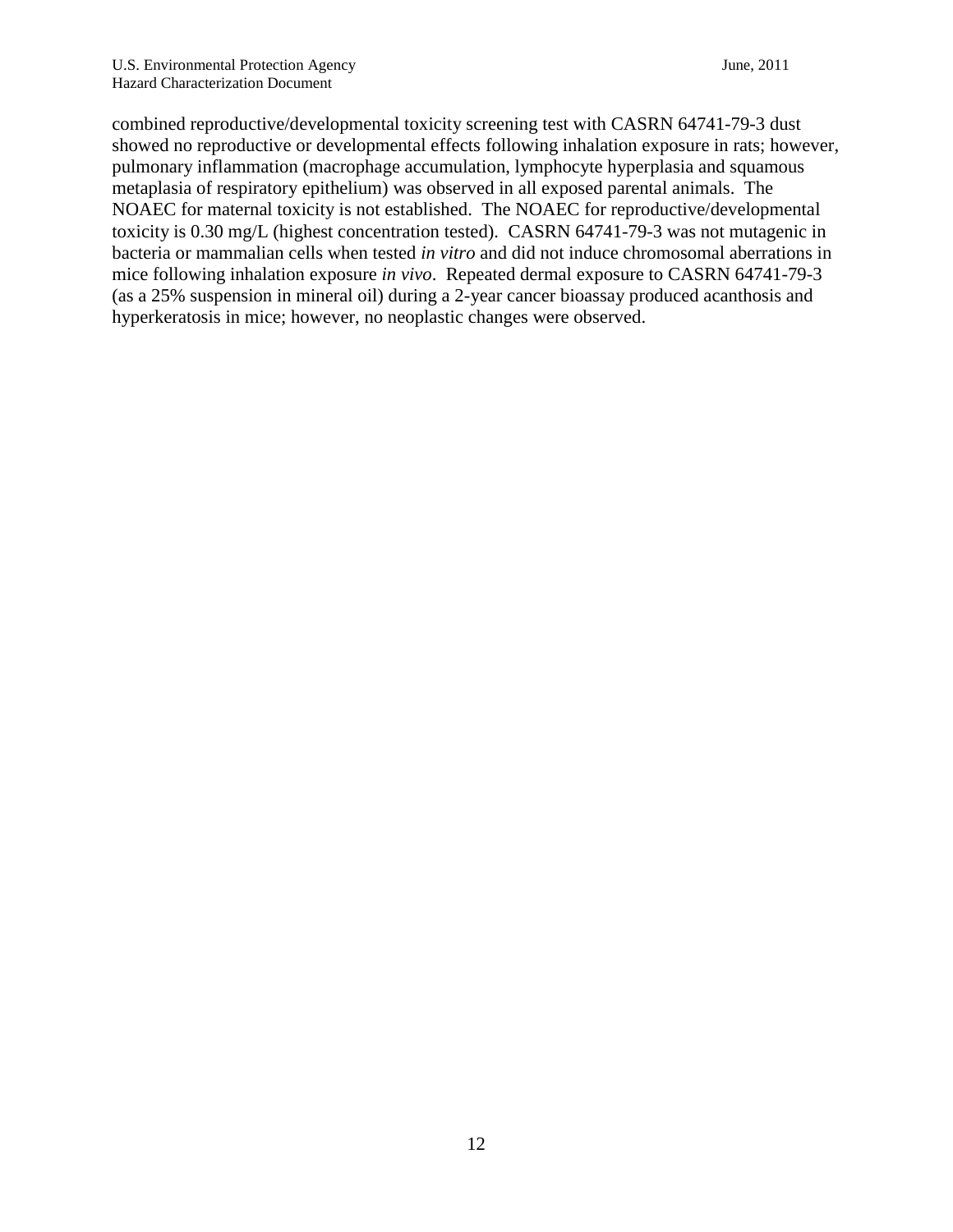| Table 3. Summary Table of the Screening Information Data Set as Submitted under the<br><b>U.S. HPV Challenge Program - Human Health Data</b> |                                                                                                                                                                           |                                                                    |  |  |  |  |
|----------------------------------------------------------------------------------------------------------------------------------------------|---------------------------------------------------------------------------------------------------------------------------------------------------------------------------|--------------------------------------------------------------------|--|--|--|--|
| <b>Endpoints</b>                                                                                                                             | <b>Green Petroleum Coke</b><br>(CASRN 64741-79-3)                                                                                                                         | <b>Calcined Petroleum Coke</b><br>$(CASRN 64743-05-1)$             |  |  |  |  |
| <b>Acute Inhalation Toxicity</b><br>$LC_{50}$ (mg/L)                                                                                         | $>$ ~ 0.058                                                                                                                                                               | $>$ $\sim$ 0.045                                                   |  |  |  |  |
| <b>Repeated-Dose Toxicity</b><br><b>NOAEC/LOAEC</b><br>Inhalation (mg/L/day)                                                                 | $NOAEC = Not established$<br>$LOAEC \sim 0.010$<br>(based on chronic pulmonary<br>inflammation and associated<br>histopathology observed in a<br>2-year inhalation study) | No Data<br>$NOAEC = Not established$<br>$LOAEC \sim 0.010$<br>(RA) |  |  |  |  |
| <b>Reproductive/Developmental</b><br><b>Toxicity</b><br>NOAEC/LOAEC                                                                          |                                                                                                                                                                           |                                                                    |  |  |  |  |
| <b>Inhalation</b> (mg/L/day)<br><b>Maternal Toxicity</b>                                                                                     | $NOAEL = Not established$<br>$LOAEC \sim 0.030$                                                                                                                           | No Data<br>$LOAEC \sim 0.030$<br>(RA)                              |  |  |  |  |
| <b>Reproductive Toxicity</b>                                                                                                                 | NOAEC > ~0.30                                                                                                                                                             | NOAEC > ~0.30<br>(RA)                                              |  |  |  |  |
| <b>Developmental Toxicity</b>                                                                                                                | NOAEC > ~0.30                                                                                                                                                             | NOAEC > ~0.30<br>(RA)                                              |  |  |  |  |
| <b>Genetic Toxicity -</b><br><b>Gene Mutation</b><br>In vitro                                                                                | <b>Negative</b>                                                                                                                                                           | No Data<br>Negative<br>(RA)                                        |  |  |  |  |
| <b>Genetic Toxicity -</b><br><b>Chromosomal Aberrations</b><br>In vivo                                                                       | <b>Negative</b>                                                                                                                                                           | No Data<br>Negative<br>(RA)                                        |  |  |  |  |
| <b>Additional Information</b><br>Carcinogenicity                                                                                             | <b>Negative</b>                                                                                                                                                           | No Data<br>Negative<br>(RA)                                        |  |  |  |  |

**Measured data in bold text;** (RA) = Read Across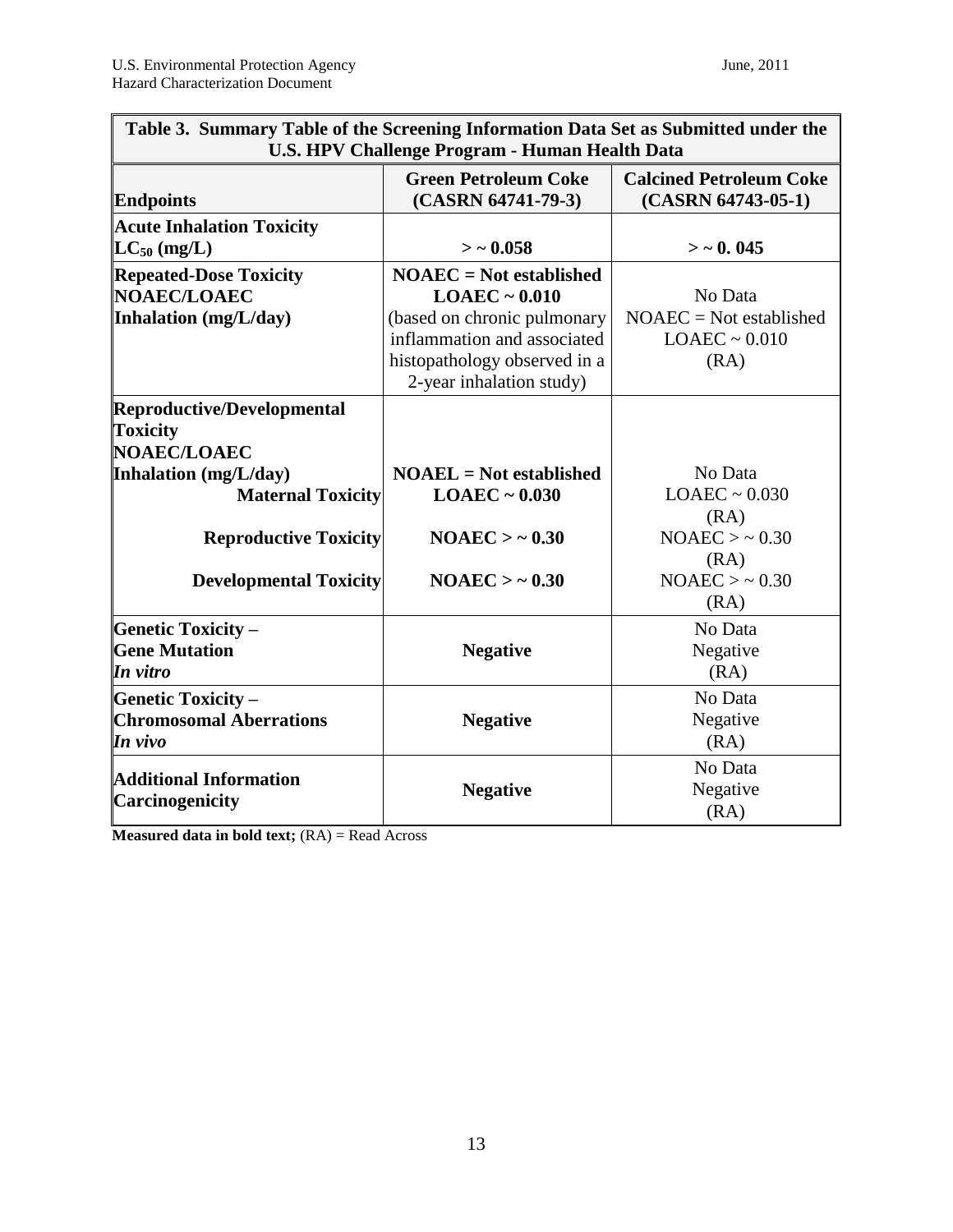## **4. Hazard to the Environment**

A summary of aquatic toxicity data submitted for SIDS endpoints is provided in Table 4. The table also indicates where data for tested category members are read-across (RA) to untested members of the category.

EPA suggested that the sponsor conduct a chronic toxicity test in aquatic invertebrates with CASRN 64741-79-3 instead of acute toxicity for fish, aquatic invertebrates and aquatic plants because of a concern that leaching of hydrocarbons and metals from test substances into water may be too slow to result in effects during the acute toxicity period. The sponsor conducted acute toxicity tests using a water accommodated fraction (WAF) of the coke sample, which EPA believes that this approach can resolve the original EPA's concern.

Petroleum coke is sometimes used in a manner that can result in exposure to selected terrestrial species; therefore, the sponsor submitted the terrestrial plants test and earthworm test in addition to the acute toxicity tests for aquatic organisms.

## *Acute Toxicity to Fish*

## *Green petroleum coke (CASRN 64741-79-3)*

Fathead minnows *(Pimephales promelas*) were exposed to CASRN 64741-79-3 as water accommodated fractions (WAFs) under semi-static conditions for 96 hours in the closed system. The loading rates were 0 and 1000 mg/L (limit test). Milled and sieved CASRN 64741 to approximately 2 mm grain was used to prepare the WAF solutions. No mortality occurred and no clinical signs of toxicity were noted. Attempts to measure the constituents of the test substance (i.e. unalkylated polycyclic aromatic hydrocarbons (unalkylated PAHs), metals and sulfur) in aged and fresh WAFs showed that concentrations were below detection limits. **96-h**  $LC_{50}$  = No effects at saturation.

## *Acute Toxicity to Aquatic Invertebrates*

## *Green petroleum coke (CASRN 64741-79-3)*

Daphnia (*Daphnia magna)* were exposed to CASRN 67471-79-3 as WAFs under semi-static conditions for 48 hours in the closed system. The loading rates were 0 and 1000 mg/L (limit test). Milled and sieved CASRN 64741to approximately 2 mm grain was used to prepare the WAF solutions. No immobility occurred and no clinical signs of toxicity were noted. Attempts to measure the constituents of the test substance (i.e. unalkylated PAHs, metals and sulfur) in aged and fresh WAFs showed that concentrations were below detection limits. 48-h  $EC_{50}$  = No effects at saturation.

## *Toxicity to Aquatic Plants*

## *Green petroleum coke (CASRN 64741-79-3)*

Freshwater algae *(Selenastrum capricornutum)* were exposed to CASRN 64741-79-3 as WAFs under static conditions for 96 hours in the closed system. The loading rates were 0 and 1000 mg/L (limit test). Milled and sieved CASRN 64741to approximately 2 mm grain was used to prepare the WAF solutions. Some statistically significant ( $p < 0.05$ ) inhibition of growth (the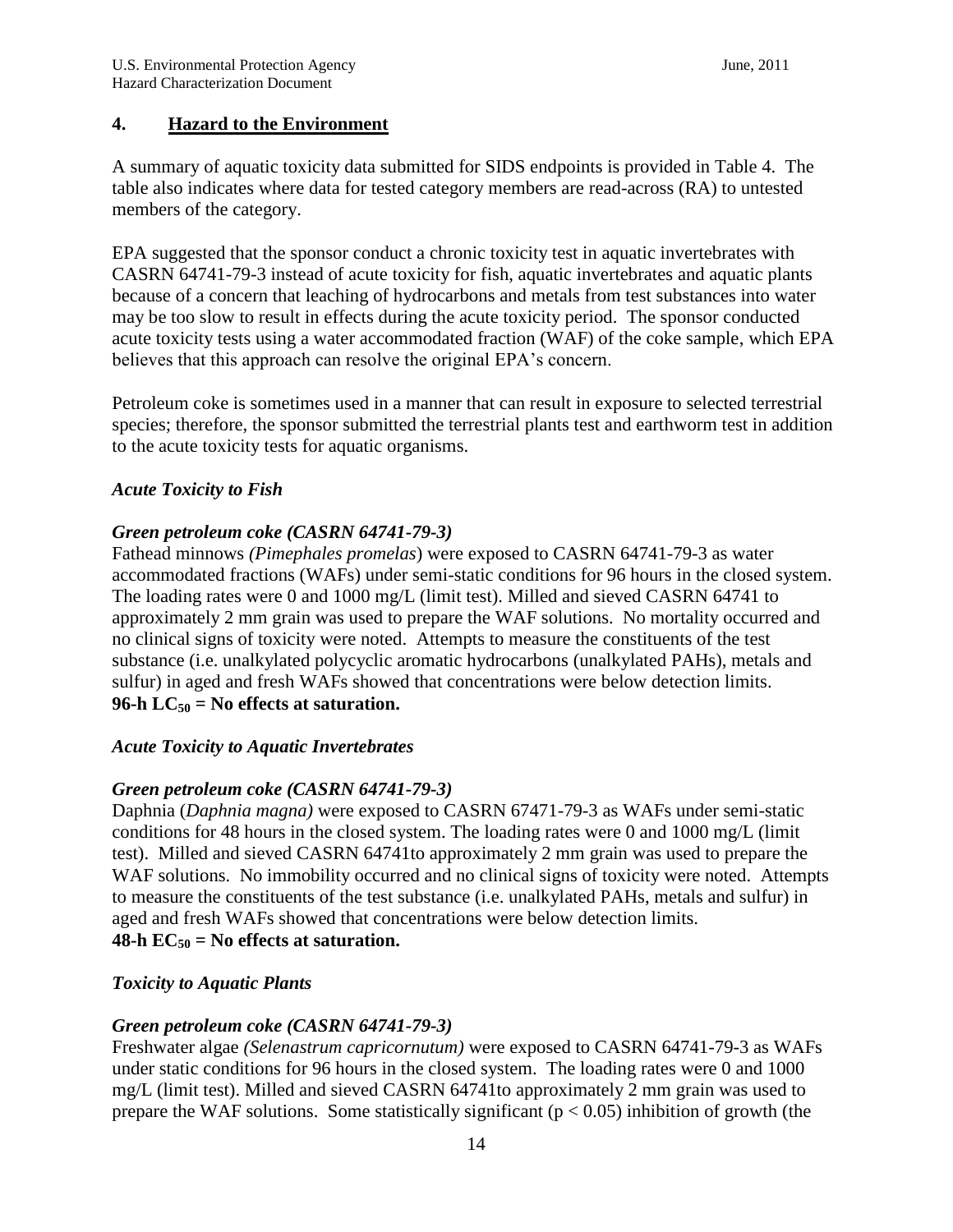area under the growth curve; biomass) and growth rate were observed in the 1000 mg/L WAF at 72 hours (26 and 12%, respectively) and at 96 hours (28 and 7.1%, respectively), although no such effect was observed in prior range finding test. Attempts to measure the constituents of the test substance (i.e. unalkylated PAHs, metals and sulfur) in aged and fresh WAFs showed that concentrations were below detection limits.

### **96-h EL<sup>50</sup> (biomass) > 1000 mg/L (WAF nominal loading rate) 96-h EL<sup>50</sup> (growth rate) > 1000 mg/L (WAF nominal loading rate)**

## *Toxicity to Terrestrial Plants*

## *Green petroleum coke (CASRN 64741-79-3)*

Corn (*Zea mays*), radish (*Raphanaus sativus*) and soybean (*Glycine max*) were exposed to soilincorporated CASRN 64741-79-3 at 0 and 1000 mg/kg (limit test) for 21 days. CASRN 64741- 79-3 milled to mean particle size of 3.3 µm was used to prepare soil-incorporated CASRN 64741-79-3. No statistically significant differences in all three species were found for seedling emergence, seedling survival, seedling height, and shoot dry weight between the dosed and control groups. Attempts to measure the constituents of the test substance (i.e. unalkylated PAHs, metals) in soil showed unalkylated PAHs were below detection limits and metals were not greater than soil background levels.

**21-d**  $LC_{50}$  = No effects at saturation.

**21-d NOEC = No effects at saturation.** 

## *Toxicity to Soil Dwelling Organisms*

## *Green petroleum coke (CASRN 64741-79-3)*

Earthworms (*E. fetida*) were exposed to soil-incorporated CASRN 64741-79-3 at 0 and 1000 mg/kg for 14 days. CASRN 64741-79-3 milled to mean particle size of 3.3 µm was used to prepare soil-incorporated CASRN 64741-79-3. No mortality, aversion to the soil or soil burrowing behavior was observed. There were no statistical differences in earthworm body weight or change in body weight when measured at the end of the test. Attempts to measure the constituents of the test substance (i.e. unalkylated PAHs, metals) in soil showed unalkylated PAHs were below detection limits and metals were not greater than soil background levels. 14-d  $LC_{50}$  = No effects at saturation.

**14-d NOEC = No effects at saturation.** 

**Conclusion:** Based on the category member CASRN 64741-79-3, the 96-h LC<sub>50</sub> for fish and the  $48-h \text{ EC}_{50}$  for aquatic invertebrates are no effects at saturation. Based on the category member CASRN 64741-79-3, the 96-h  $EL_{50}$  for aquatic plants is greater than 1000 mg/L (WAF nominal loading rate). Based on the category member CASRN 64741-79-3, the 21-d terrestrial plants (corn, radish and soybean) NOEC and the 14-d earthworms NOEC are no effects at saturation.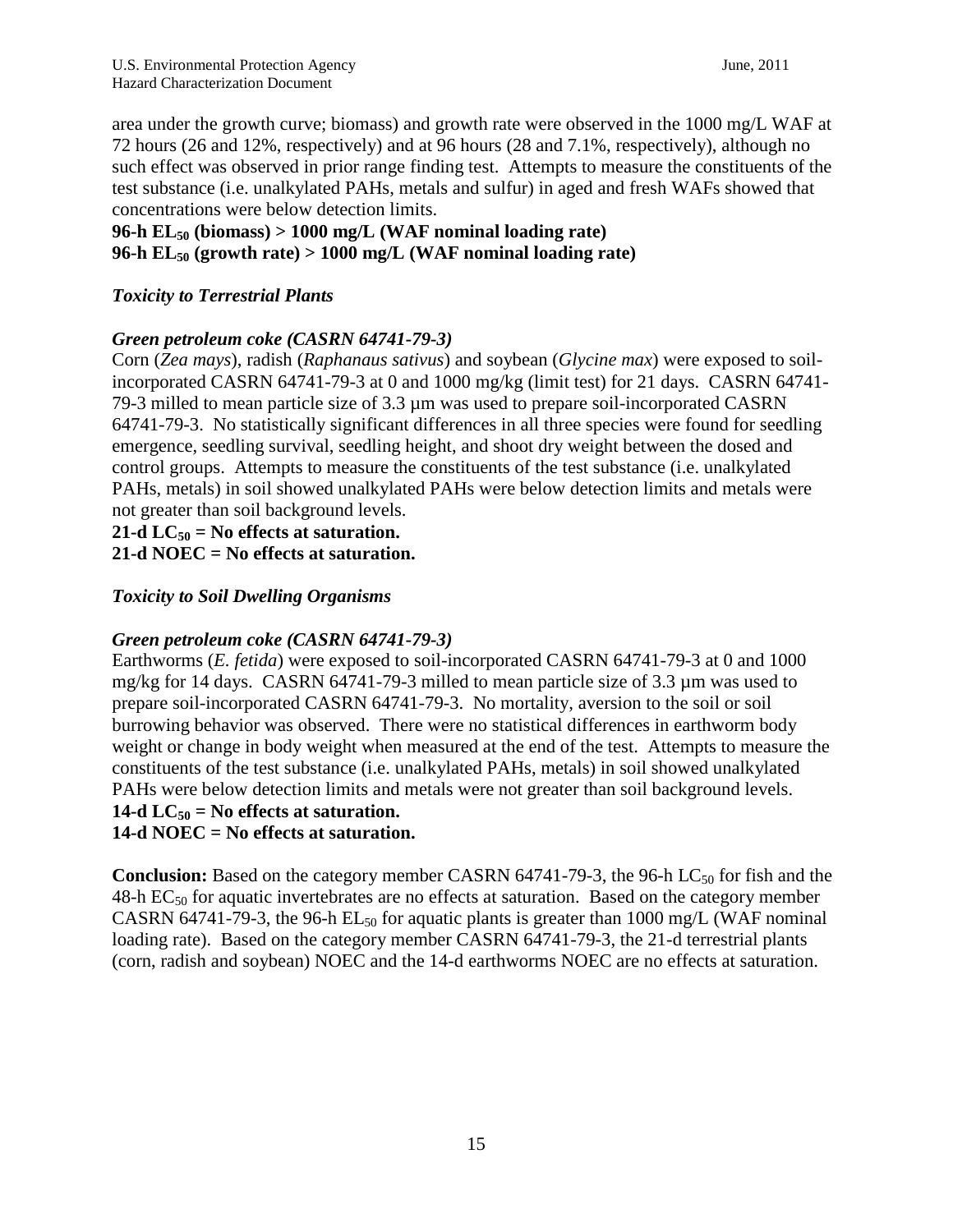| Table 4. Summary Table of the Screening Information Data Set as Submitted<br>under the U.S. HPV Challenge Program - Aquatic Toxicity Data |                                                   |                                                  |  |  |  |  |
|-------------------------------------------------------------------------------------------------------------------------------------------|---------------------------------------------------|--------------------------------------------------|--|--|--|--|
| <b>Endpoints</b>                                                                                                                          | <b>Green Petroleum Coke</b><br>$(64741 - 79 - 3)$ | <b>Calcined Petroleum Coke</b><br>$(64743-05-1)$ |  |  |  |  |
| Fish<br>96-h $LC_{50}$ (mg/L)                                                                                                             | <b>NES</b>                                        | No Data<br><b>NES</b><br>(RA)                    |  |  |  |  |
| <b>Aquatic Invertebrates</b><br>48-h $EC_{50}$ (mg/L)                                                                                     | <b>NES</b>                                        | No Data<br><b>NES</b><br>(RA)                    |  |  |  |  |
| <b>Aquatic Plants</b><br>96-h $EL_{50}$ (mg/L;<br><b>WAF</b> nominal loading rate)<br>$\left($ growth rate)<br>(biomass)                  | >1000<br>>1000                                    | No Data<br>>1000<br>>1000<br>(RA)                |  |  |  |  |

**Bold**=experimental data (i.e. derived from testing); NES = No effects at saturation (water solubility limit);  $(RA)$  = Read Across

## **5. References**

Klonne, D. R., Burns, J.M., Halder C.A., Holdsworth C.E., Ulrich C.E. Two-Year Inhalation Toxicity Study of Petroleum Coke in Rats and Monkeys. *Am. J. Indust. Med.* 11:375-389 (1987).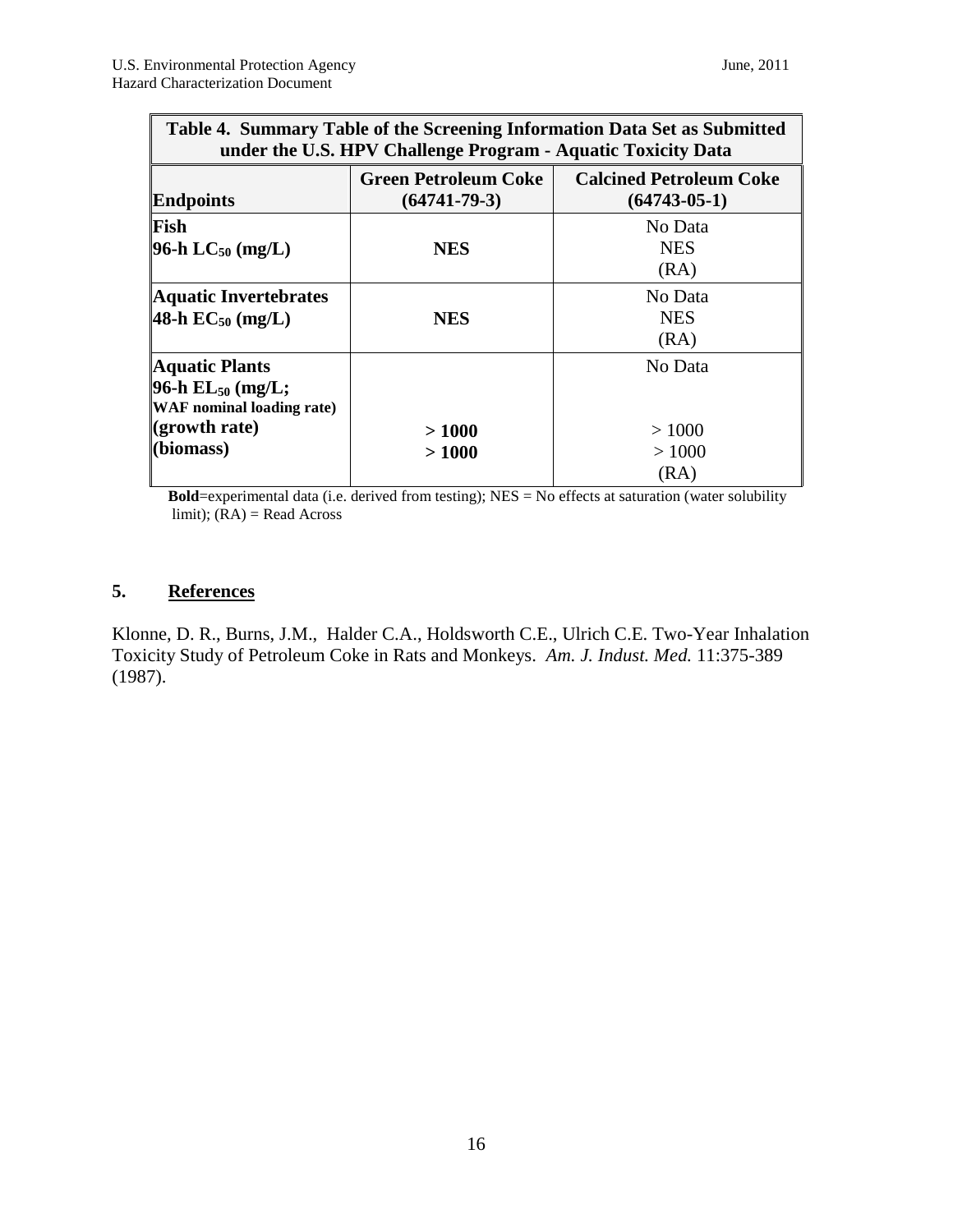## **APPENDIX**

The following pages show:

- Table 5 with a list of representative structures
- Table 6 with compositional information on green coke

| Table 5. Structural Information on the Petroleum Coke Category |              |                                                                                                                                                                                                                                                                                                                                                        |  |  |  |  |  |  |
|----------------------------------------------------------------|--------------|--------------------------------------------------------------------------------------------------------------------------------------------------------------------------------------------------------------------------------------------------------------------------------------------------------------------------------------------------------|--|--|--|--|--|--|
| <b>Sponsored Chemicals</b>                                     |              |                                                                                                                                                                                                                                                                                                                                                        |  |  |  |  |  |  |
| <b>Chemical Name</b>                                           | <b>CASRN</b> | Structure <sup>1</sup>                                                                                                                                                                                                                                                                                                                                 |  |  |  |  |  |  |
| Coke (petroleum)                                               | 64741-79-3   | A solid material resulting from high<br>temperature treatment of petroleum<br>fractions. It consists of carbonaceous<br>material and contains some hydrocarbons<br>having a high carbon-to-hydrogen ratio.                                                                                                                                             |  |  |  |  |  |  |
| Coke (petroleum), calcined                                     | 64743-05-1   | A complex combination of carbonaceous<br>material including extremely high<br>molecular weight hydrocarbons obtained as<br>a solid material from the calcining of<br>petroleum coke at temperatures in excess<br>of $1,000^{\circ}$ C (1,832 $^{\circ}$ F). The hydrocarbons<br>present in calcined coke have a very high<br>carbon-to-hydrogen ratio. |  |  |  |  |  |  |
|                                                                |              | Meaningful molecular structures cannot be drawn for these highly carbonaceous, high molecular weight materials.                                                                                                                                                                                                                                        |  |  |  |  |  |  |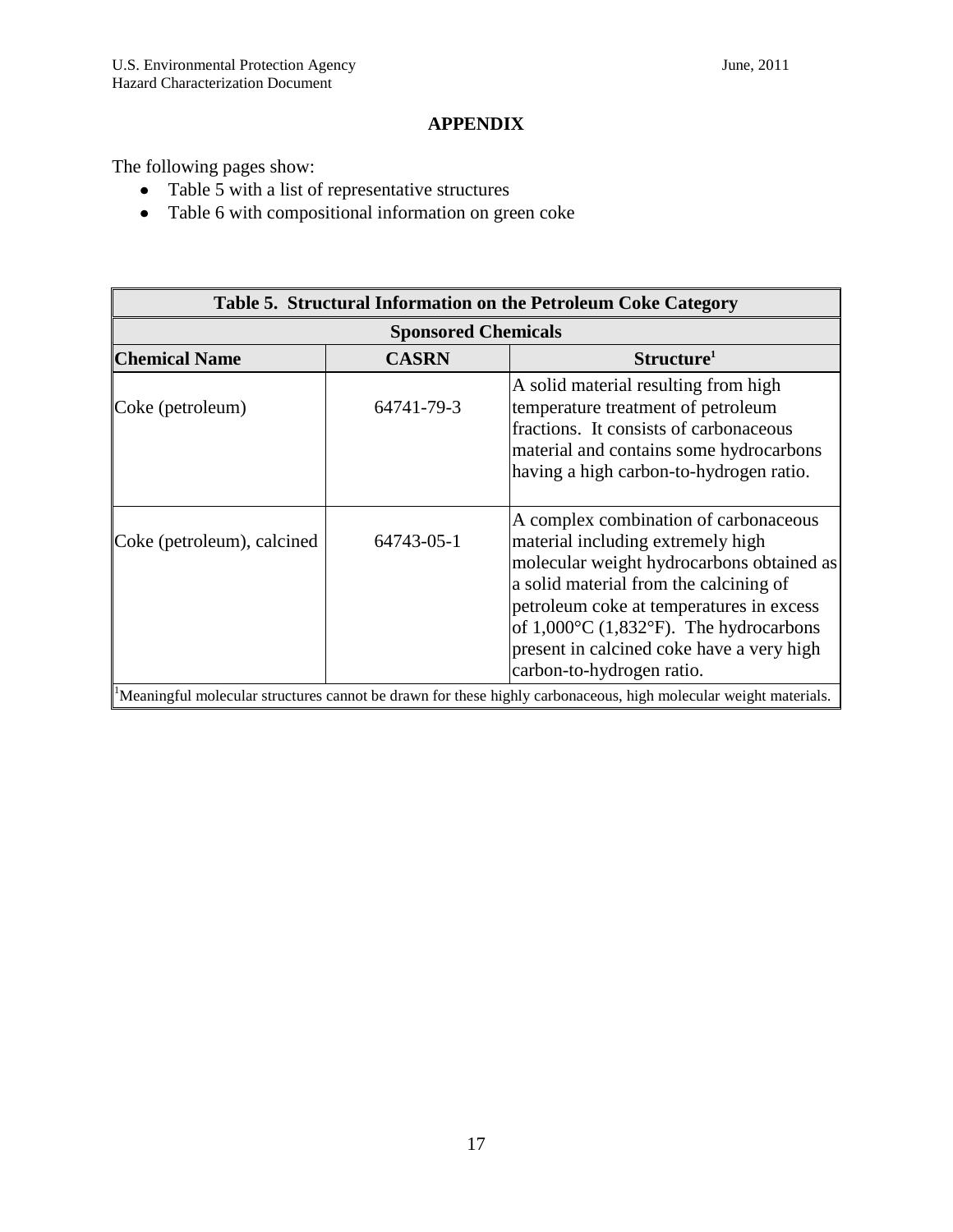## Table 6. Compositional Data for Green Coke (taken from the Petroleum Coke Category Analysis and Hazard Characterization document: http://www.epa.gov/chemrtk/pubs/summaries/ptrlcoke/c12563rr2.pdf)

|                 | Delayed Process Green Coke - 2003<br>Sample <sup>1</sup> |                      |                 |                 | <b>API Sample</b><br># 4-1-140 $^{2}$ |               | Micronized Delayed Process Green<br>Coke - 1981 sample 3 |
|-----------------|----------------------------------------------------------|----------------------|-----------------|-----------------|---------------------------------------|---------------|----------------------------------------------------------|
|                 | pellet                                                   | pellet               | micro-<br>nized | micro-<br>nized | <b>Delayed Process</b>                |               |                                                          |
| Sample          | (inital) <sup>4</sup>                                    | $(\mathsf{final})^5$ | (initial)       | (final)         | Coke                                  | 1981 Analysis | 1984 Analysis                                            |
| Bi (bismuth)    | < 19.3                                                   |                      | < 29.6          |                 |                                       |               |                                                          |
| Ca (calcium)    | 178                                                      | 81.7                 | 121.6           | 158.7           |                                       |               |                                                          |
| Cd (cadmium)    | < 9.6                                                    |                      | < 14.8          |                 |                                       |               |                                                          |
| Co (cobalt)     | < 9.6                                                    | 1.9                  | < 14.8          | 1.7             |                                       |               |                                                          |
| Cr (chromium)   | $5 - 9.6$                                                | 3.9                  | < 14.8          | 4.6             |                                       |               |                                                          |
| Cu (copper)     | < 11.6                                                   | 1.8                  | < 17.8          | 2.3             |                                       |               |                                                          |
| Fe (iron)       | 310                                                      | 215.9                | 247             | 276.1           |                                       |               |                                                          |
| Hg (mercury)    |                                                          |                      |                 |                 | <1                                    | <1            | < 0.01                                                   |
| K (potassium)   | < 28.9                                                   | 10.9                 | $<$ 44.4        | 20.5            |                                       |               |                                                          |
| Li (lithium)    | < 9.6                                                    | < 1.2                | < 14.8          | < 1.16          |                                       |               |                                                          |
| Mg (magnesium)  | 77.4                                                     | 50.3                 | 60.9            | 65.5            |                                       |               |                                                          |
| Mn (manganese)  | < 19.3                                                   | 5.3                  | $<$ 29.6        | 7.3             |                                       |               |                                                          |
| Mo (molybdenum) | < 19.3                                                   | 16.7                 | < 29.6          | 16.0            |                                       |               |                                                          |
| Na (sodium)     | 133                                                      | 87.8                 | 114.6           | 99.0            |                                       |               |                                                          |
| Ni (nickel)     | 367.1                                                    | 319.6                | 351.7           | 304.6           | 95                                    | 78            | 85                                                       |
| P (phosphorus)  | < 19.3                                                   | 19.8                 | 30.3            | 25.0            |                                       |               |                                                          |
| Pb (lead)       | < 19.3                                                   | 4.88                 | $<$ 29.61       | 7.4             |                                       |               |                                                          |
| Pd (palladium)  |                                                          | < 6.9                |                 | < 6.9           |                                       |               |                                                          |
| Pt (platinum)   |                                                          | 3.8                  |                 | 4.5             |                                       |               |                                                          |
| S (sulfur)      | 73920                                                    |                      | 58060           |                 |                                       |               |                                                          |
| Sb (antimony)   | $<$ 48.2                                                 |                      | <74.0           |                 |                                       |               |                                                          |
| Se (selenium)   | < 19.3                                                   |                      | $<$ 29.6        |                 | 4.5                                   | < 0.2         | < 0.5                                                    |
| Si (silicon)    | 743.2                                                    | 86.75                |                 | 204             |                                       |               |                                                          |
| Sn (tin)        | < 28.9                                                   | < 2.3                |                 | < 2.3           |                                       |               |                                                          |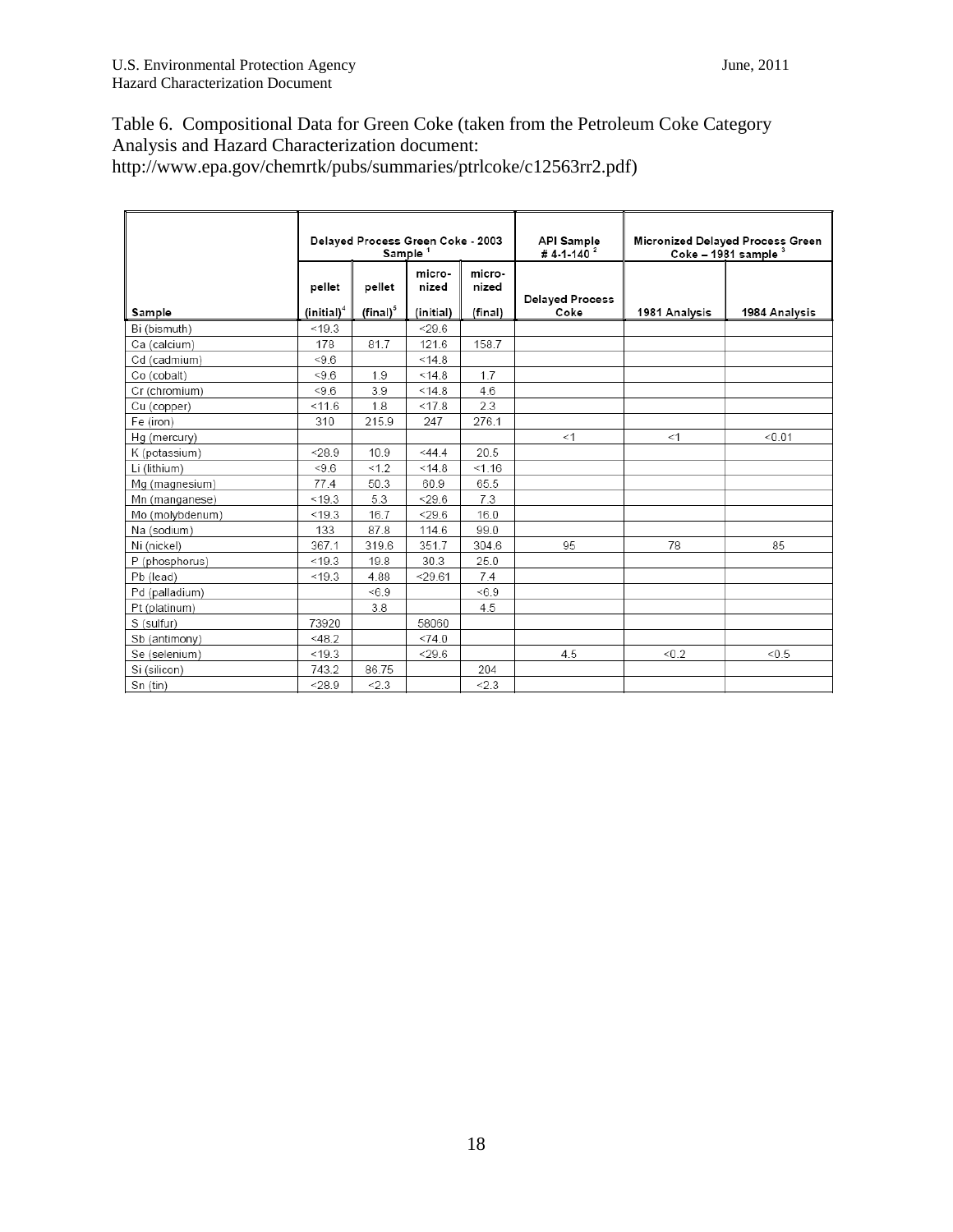|                                                         | Delayed Process Green Coke - 2003<br>Sample <sup>1</sup> |                       |                              |                            | Micronized Delayed Process Green<br><b>API Sample</b><br>$Coke - 1981 sample3$<br>#4-1-140 <sup>2</sup> |               |               |
|---------------------------------------------------------|----------------------------------------------------------|-----------------------|------------------------------|----------------------------|---------------------------------------------------------------------------------------------------------|---------------|---------------|
| Sample                                                  | pellet<br>(inital) <sup>4</sup>                          | pellet<br>$(final)^5$ | micro-<br>nized<br>(initial) | micro-<br>nized<br>(final) | <b>Delayed Process</b><br>Coke                                                                          | 1981 Analysis | 1984 Analysis |
|                                                         |                                                          |                       |                              |                            |                                                                                                         |               |               |
| Average Mass Median<br>Aerodynamic Particle Size,<br>μm | 2000*                                                    | 2000*                 | $2.3/3.3*$                   |                            | $\leq 5**$                                                                                              | 3.1           | 3.1           |
| Elemental Analysis, % wt                                |                                                          |                       |                              |                            |                                                                                                         |               |               |
| Carbon                                                  |                                                          |                       |                              |                            | 89.93                                                                                                   | 89.97         | 89.58         |
| Hydrogen                                                |                                                          |                       |                              |                            | 3.71                                                                                                    | 5.04          | 3.89          |
| Oxygen                                                  |                                                          |                       |                              |                            | 1.3                                                                                                     | 1.62          | 2.14          |
| Sulphur                                                 | 7.4                                                      |                       | 5.8                          |                            | 3.36                                                                                                    | 3.27          | 3.42          |
| Nitrogen                                                |                                                          |                       |                              |                            | 1.1                                                                                                     | 1.1           | 1.2           |
| Other Analysis, % wt                                    |                                                          |                       |                              |                            |                                                                                                         |               |               |
| SiO <sub>2</sub>                                        |                                                          |                       |                              |                            | 0.04                                                                                                    | < 0.04        | < 0.02        |
| Ash                                                     |                                                          |                       |                              |                            | 0.21                                                                                                    | 0.19          | 0.28          |
|                                                         |                                                          |                       |                              |                            |                                                                                                         |               |               |
| Trace Metals, ppm                                       |                                                          |                       |                              |                            |                                                                                                         |               |               |
| Al (aluminum)                                           | 321                                                      | 205.1                 | 300.2                        | 250.7                      |                                                                                                         |               |               |
| As (arsenic)                                            | < 19.3                                                   | < 2.3                 | < 29.6                       | < 2.3                      | < 0.001                                                                                                 | 0.3           | 0.7           |
| B (boron)                                               | < 19.3                                                   |                       | < 29.6                       |                            |                                                                                                         |               |               |
| Ba (barium)                                             | < 19.3                                                   | 7.74                  | < 29.6                       | 6.9                        |                                                                                                         |               |               |
| Be (beryllium)                                          | < 9.6                                                    |                       | < 14.8                       |                            |                                                                                                         |               |               |

|                       | Delayed Process Green Coke - 2003<br>Sample <sup>1</sup> |                              |                              |                            | <b>API Sample</b><br>#4-1-140 <sup>2</sup> | Micronized Delayed Process Green<br>Coke - 1981 sample 3 |               |
|-----------------------|----------------------------------------------------------|------------------------------|------------------------------|----------------------------|--------------------------------------------|----------------------------------------------------------|---------------|
| Sample                | pellet<br>$(inital)^4$                                   | pellet<br>$(\text{final})^5$ | micro-<br>nized<br>(initial) | micro-<br>nized<br>(final) | <b>Delaved Process</b><br>Coke             | 1981 Analysis                                            | 1984 Analysis |
| Ti (titanium)         | 12.9                                                     | 11.7                         | < 14.8                       | 14.4                       |                                            |                                                          |               |
| V (vanadium)          | 1938                                                     | 1559                         | 1805                         | 1580                       | 145                                        | 140                                                      | 130           |
| Zn (zinc)             | 12.0                                                     | 8.9                          | < 14.8                       | 11.2                       |                                            |                                                          |               |
|                       |                                                          |                              |                              |                            |                                            |                                                          |               |
| Benzene Extract, % wt |                                                          |                              |                              |                            | 1.79                                       | 2.08                                                     | 2.64          |
|                       |                                                          |                              |                              |                            |                                            |                                                          |               |
| PAHs, ppm             |                                                          |                              |                              |                            |                                            |                                                          |               |
| Naphthalene           | 3.6                                                      | 3.6                          | 11                           | 11                         |                                            |                                                          |               |
| 1-methyl naphthalene  | 2.7                                                      | 3.1                          | 10                           | 12                         |                                            |                                                          |               |
| 2-methyl naphthalene  | 11                                                       | 12                           | 26                           | 26                         |                                            |                                                          |               |
| Acenaphthene          | <b>ND</b>                                                | 0.18                         | <b>ND</b>                    | 0.51                       |                                            |                                                          |               |
| Acenaphthylene        | <b>ND</b>                                                | 0.12                         | <b>ND</b>                    | 0.5                        |                                            |                                                          |               |
| Fluorene              | 0.34                                                     | 0.37                         | 1.5                          | 1.5                        | 11                                         | <b>ND</b>                                                | <b>ND</b>     |
| Phenanthrene          | 0.69                                                     | 0.64                         | 7.8                          | 8.2                        | <b>ND</b>                                  | <b>ND</b>                                                | <b>ND</b>     |
| Anthracene            | <b>ND</b>                                                | 0.29                         | 3.3                          | 3.6                        |                                            |                                                          |               |
| Pyrene                | 1.3                                                      | 1.2                          | 8.6                          | 10                         | <b>ND</b>                                  | 165                                                      | 158           |
| Fluroanthene          | <b>ND</b>                                                | 0.1                          | 1.4                          | 1.6                        |                                            |                                                          |               |
| Benzofluorenes        |                                                          |                              |                              |                            | ND.                                        | <b>ND</b>                                                | <b>ND</b>     |
| Benzo(a)anthracene    | 0.58                                                     | 0.59                         | 7.1                          | 8                          | 544                                        |                                                          |               |
| Benzp(a,b)anthrcene   |                                                          |                              |                              |                            |                                            | 280                                                      | 287           |
| Chrysene              | 0.88                                                     | 1.1                          | 9.4                          | 10                         | 126                                        | 210                                                      | 255           |
| Benzo(a)pyrene        | 1.8                                                      | 1.7                          | 11                           | 13                         | 440                                        | 175                                                      | 190           |
| Benzo(e)pyrene        |                                                          |                              |                              |                            | 110                                        | 85                                                       | 134           |
| Beno(b)fluoranthene   | 0.52                                                     | 0.62                         | 3.8                          | 3.9                        | <b>ND</b>                                  | ND.                                                      | <b>ND</b>     |
| Benzo(k)fluoranthene  | <b>ND</b>                                                | <b>ND</b>                    | <b>ND</b>                    | 1.5                        |                                            |                                                          |               |